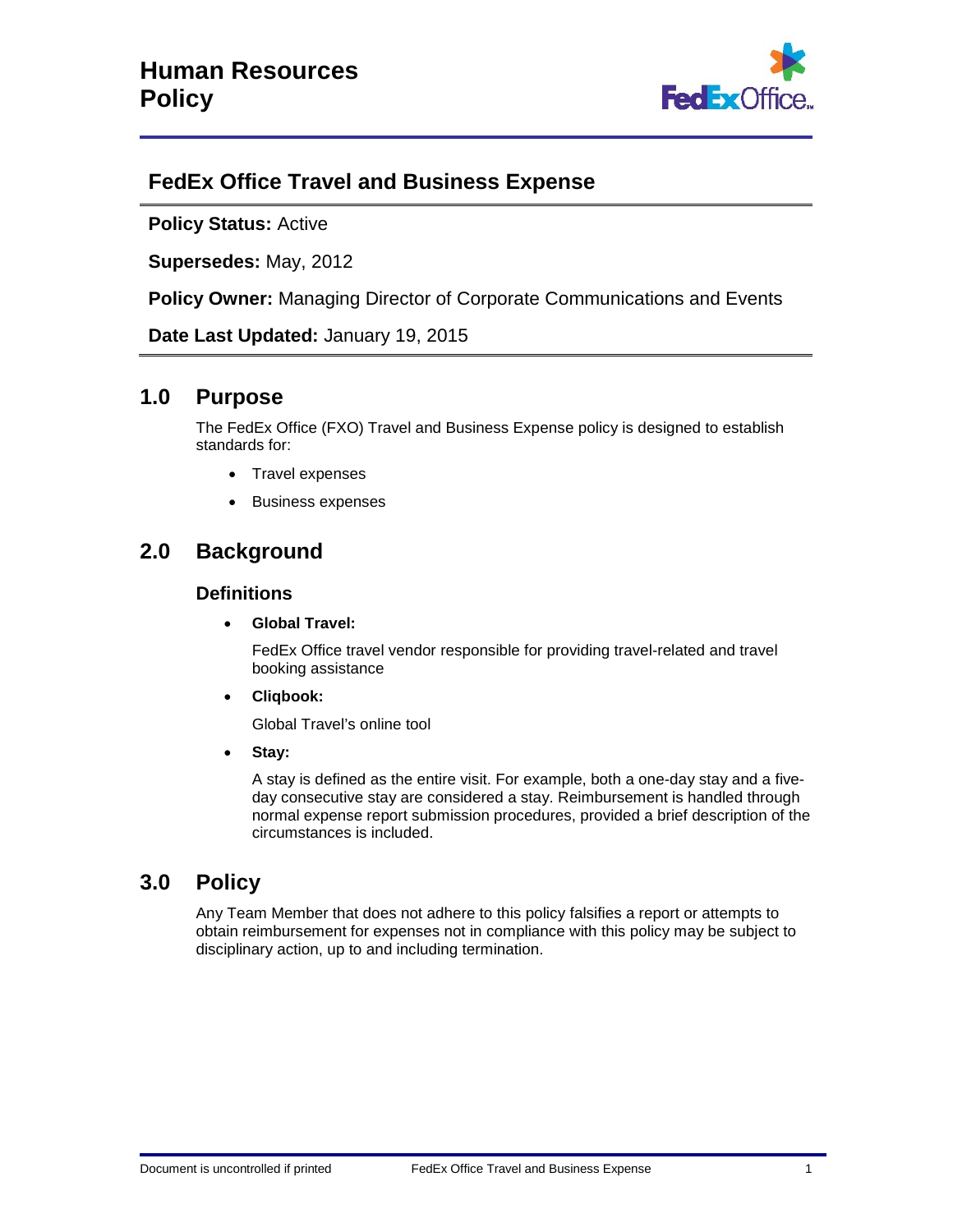

# **3.1 Travel and Business Expense Policy**

The policy provides guidelines for all Team Members. FedEx Office will reimburse authorized Team Members for necessary and reasonable expenses incurred in the course of traveling or conducting company business. Team Members are expected to:

- Act appropriately, ethically and professionally at all times in handling the resources of the company.
- Be conservative when spending money or using resources in connection with travel and business expenses undertaken for the benefit of the company.
- Be responsible for ensuring all company-related expenses comply with this policy.
- Comply with all company policies when traveling or incurring business expenses on behalf of the company, including the [FedEx Office](https://fxkportal.corp.kinkos.com/Pages/Default.aspx)  [Standards of Conduct and FedEx Code of Business Conduct and Ethics.](https://fxkportal.corp.kinkos.com/Pages/Default.aspx)
- Use the American Express/One card for all company-related travel and business expenses.
- Book travel in advance and in such a manner to allow for the lowest costs.
- Book all travel through Global Travel using the online tool Cliqbook when applicable.
- Ensure all receipts \$10 or more are submitted through fax or efax with the barcode page for each expense report.
- Failure to submit a required receipt will delay the processing of an expense report for reimbursement.

## **3.1.1 Expense Reporting and Approval Process**

All travel-related and business expenses should be submitted on a weekly or per-trip basis. The following guidelines and requirements will apply to all expense reports:

- Expense reports will be directed to the Team Member's approving manager and may be escalated to the Team Member's department Vice President (VP) or Senior Vice President (SVP) and above.
- Team Member expenses marked as non-reimbursable (see p. 19 for a list) are the responsibility of the Team Member; the Team Member is required to pay American Express directly, within 30 days, and the expense must be marked as such in the PeopleSoft Travel & Expense System.
- FXO reserves the right to seek reimbursement from Team Members for any expenses that are inappropriate and should not have been reimbursed.
- Expense reports, including those in compliance, are subject to audit by corporate management at any time.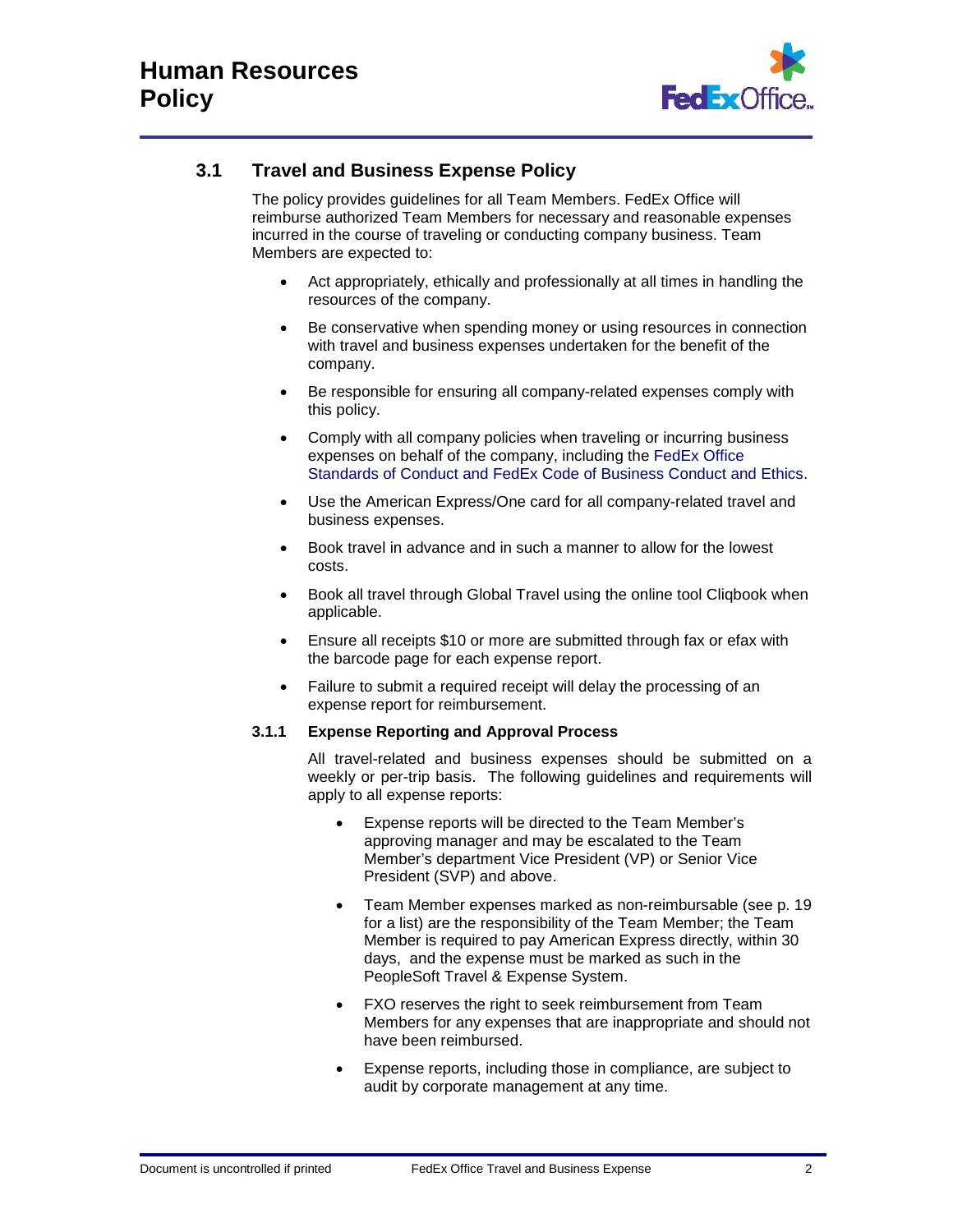

Retention of all expense receipts (including all receipts under \$10) should be maintained by the Team Member for 12 months and are subject to review if random audits occur or if the expense receipts are requested by the Team Member's supervisor.

## **3.1.2 Exceptions**

- Exceptions to this policy that are less than \$10,000 must be approved by the Team Member's department MD.
- Exceptions that are greater than \$10,000 must be approved by the Team Member's department VP.

## **3.2 Travel Arrangements and Expenses**

All business travel including en route changes, airline tickets, rail tickets, hotels and rental cars are required to be booked through FXO's authorized travel agency, Global Travel, and/or its online tool, Cliqbook.

Traveler safety and security is of the utmost importance to FedEx Office. Reservations made through Global Travel generate an itinerary for each traveler and allow FedEx Office to locate the Team Member in the event of an emergency.

#### **3.2.1 Reservation Process**

Cliqbook: [www.mycliqbook.com](http://www.mycliqbook.com/)

Global Travel: 1-901-375-6000

Before booking travel, Team Members must have a TravelNet profile.

## **3.2.2 Travel Net**

Team Members must have a TravelNet profile before booking any travel on Cliqbook or with Global Travel. Instructions for creating a TravelNet Profile are found on FedEx One, keyword: **TravelNet**.

## **3.2.3 Booking Fees**

All bookings are subject to fees. Team Members are encouraged to book their entire trip (e.g., flight, car and hotel) all at one time to limit the number of fees incurred.

Calling Global Travel directly involves fees and is only encouraged for international bookings. For domestic travel or routine travel arrangements, Team Members are encouraged to utilize Cliqbook.

#### **3.2.4 Emergency/En Route Changes**

All en route changes should be made directly through Global Travel.

Changes to airline tickets en route, (e.g., changing to an earlier flight) are allowed if it is going to save the company money by reducing additional travel expenses.

- Stand-by is preferred to avoid incurring additional charges.
- If change fees are incurred, they should be justified.

## **3.2.5 Travelers with Disabilities**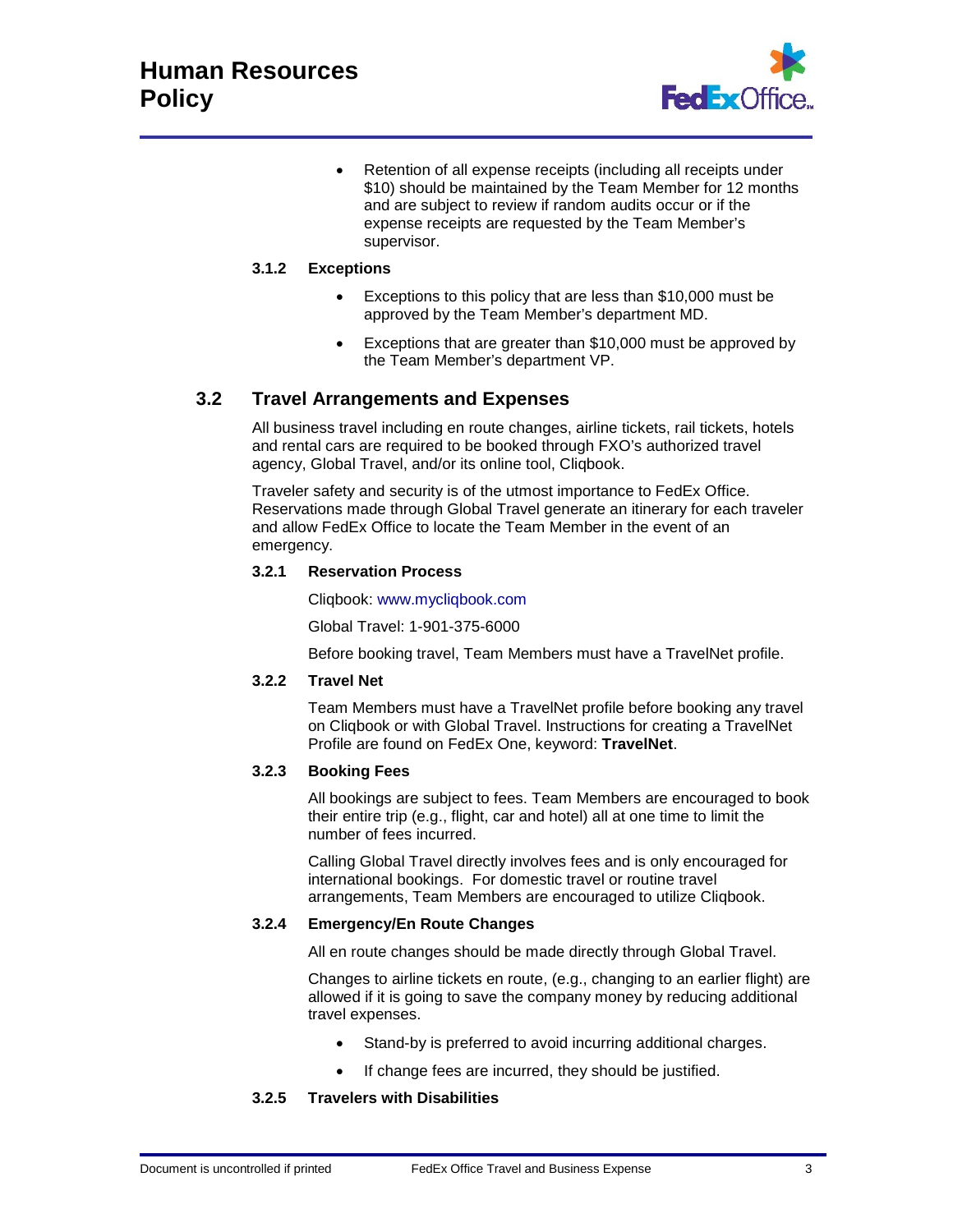

Team Members who have physical disabilities should notify Global Travel during the reservation process of the need for assistance with their reservations or of the need for other required accommodations. Global Travel will research and verify that suppliers provide requested or necessary services, access and any necessary equipment.

## **3.3 Air Travel**

All Team Members are expected to use the e-ticket option.

## **3.3.1 Domestic Airline Tickets**

- Team Members should make every attempt to book travel at least 14 days in advance to maximize company savings.
- In most cases, non-refundable tickets are significantly cheaper than refundable tickets but require a 14-day advance booking.
- Any fees associated with tickets changed, exchanged, canceled or refunded will be charged to the Team Member's American Express/One card.

## **3.3.2 Connecting Flights**

• Team Members are expected to book flights with one connection per trip if that is the least expensive option. For Example, Team Members should accept a connecting flight when the savings exceed \$150 and the connection does not cause a delay of more than two hours travel time.

## **3.3.3 Domestic, International Class of Service and Upgrades**

- The lowest logical coach airfare is to be used when traveling on company business. Global Travel will recommend the best schedule corresponding to the lowest airfare.
- Vice Presidents and above may fly first class.
- Team Members who are pre-certified may fly first class if their physical size or physician approved health condition (e.g., recent surgery) prohibits use of coach class service. Requests for such certification must be approved by their VP or higher level management and submitted to Global Travel before a flight can be booked in a higher class of service.
- Team Members may upgrade to first class by personally paying the cost of the upgrade (i.e., difference between first class and the best available coach or, when appropriate, business class). The difference is calculated by Global Travel. Payment must be made by the team member at the time of ticketing.
- Team Members ineligible for first class who are traveling with an eligible team member **cannot** upgrade to first class to conduct an inflight meeting, discuss business, or for any reason other than the above.
- Business class may be used for international travel, if actual flying time is more than 6 hours, not including connections or layovers. BCD Travel will review specific international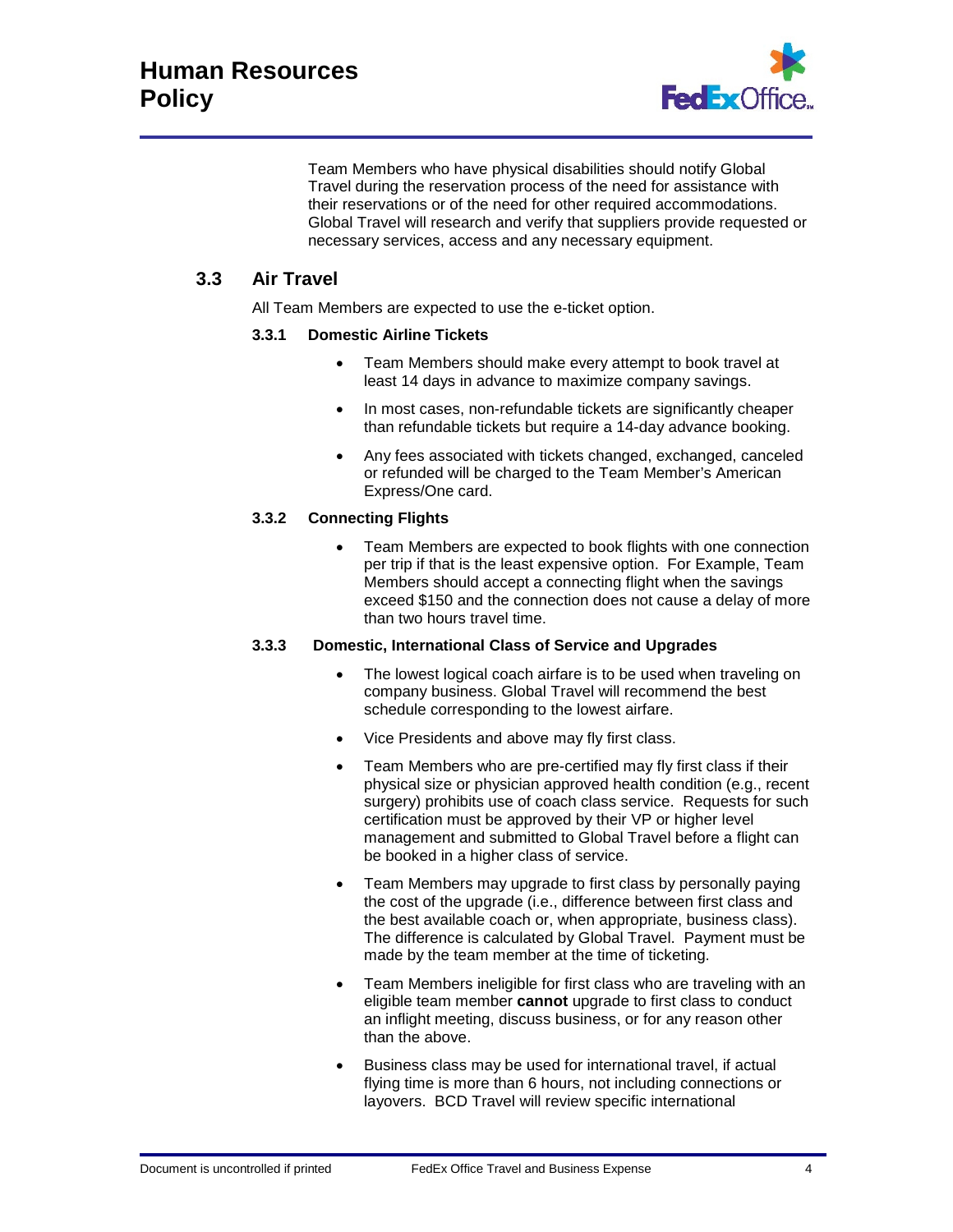

requirements regarding the need for passports, visas, tourist cards, inoculations, special documentation and type of currency required with team members at the time of booking.

## **3.3.4 Cancellations**

• Team Members should notify Global Travel as soon as possible if they need to cancel an airline ticket. The unused ticket will be applied to the Team Member's next flight or otherwise used in the most cost-effective manner. If tickets have not been rebooked within 30 days of the ticket expiring, the credit will be used at the discretion of the company.

## **3.3.5 Seat Changes**

- Fees charged by airlines for seat changes within the same class of service, such as selecting an aisle or exit row seat, are permissible.
- Team Members will **not** be reimbursed for fees charged for upgrades to a higher class of service or for segment upgrades.

## **3.3.6 Baggage Fees**

- Fees for up to two regular size bags.
- Check with the airline prior to departure for baggage size and weight restrictions.
- FedEx Office does not cover the loss of personal items. If a Team Member's luggage is lost, basic necessities will be reimbursed as an exception.

## **3.4 Lodging**

FedEx Corporation has a discounted corporate rate structure in all major cities in the U.S. and abroad. Team Members are required to utilize these preferred hotels and Cliqbook has the most up-to-date list of preferred hotels. When a preferred hotel is not available or within a 5 mile radius to the traveler's meeting location, Global Travel will secure a room at a non-preferred hotel. *For any travel booked outside of Global Travel, supporting documentation (e.g., invoice) must be attached along with an explanation as to why BCD was not used. A VP or higher level approval is required for reimbursement.*

#### **3.4.1 Rooms**

All Team Members are eligible for single rooms when traveling for business.

## **3.4.2 EXCEPTION**

Team Members will be reimbursed for hotel reservations booked outside of Global Travel only when attending a convention or meeting that has designated hotels. Team Members should not book lodging if hotels are 75 miles or less from their personal residence. If a company-sponsored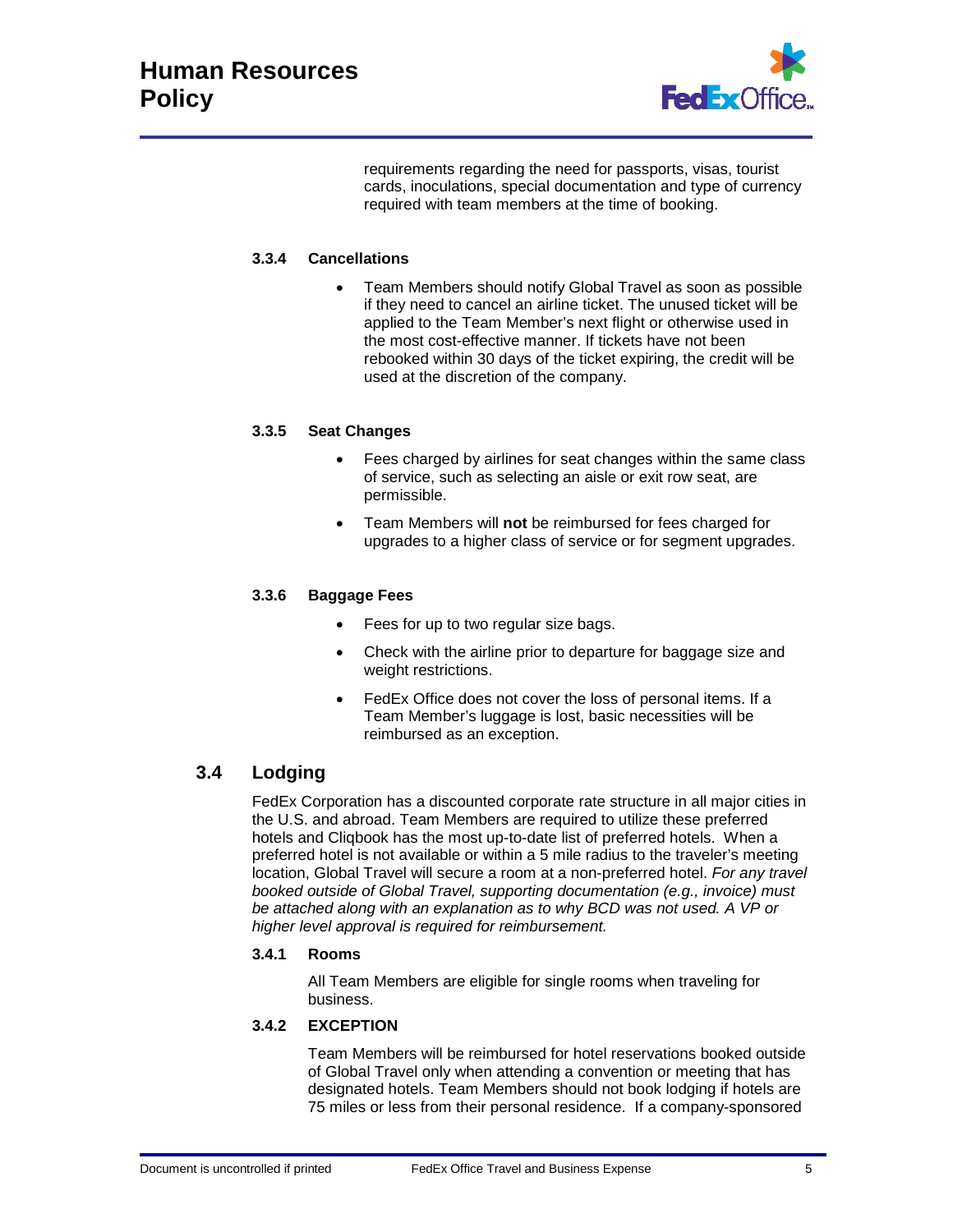

meeting is located more than 75 miles from a Team Member's normal workplace, an overnight stay is allowed. Any exceptions should be approved by their VP.

## **3.4.3 Hotel Cancellations**

Hotel no-show or early check-out expenses are an unnecessary expense and subject to review.

- Hotel cancelation fee must have a business reason
- Failure to cancel a reservation in a timely manner may be a cost incurred by the Team Member

## **3.4.4 Lodging in Private Residence**

Team Members staying in a private residence with family or friends while traveling on business may compensate the host with a nonmonetary gift not to exceed \$75 in value per stay. No cash, personal checks, gift cards, money orders or any other form of money.

A brief description of gift will need to be included with the receipt.

## **3.5 Transportation**

Always use the least expensive form of ground transportation available (e.g., personal vehicle, hotel courtesy van, public transportation, bus or taxi).

#### **3.5.1 Rental Car**

The use of rental cars should be justified based on a business need and when it is economically less expensive than the local ground transportation alternative, taking safety and travel time into consideration.

- Personal convenience is not an acceptable justification.
- Most hotels offer free airport shuttle transfers.
- Team Members on the same trip should coordinate arrangements with other Team Members to maximize use of the rental car.
- Retain original itemized rental agreement.

## **3.5.2 Rental Car Reservations**

Reservations must be made through Global Travel. FXO has a corporate account with Hertz, Enterprise and National.

- Team Members are required to utilize these suppliers.
- If unavailable, Global Travel will find a rental car agency and approve the exception.

## **3.5.3 Rental Car Size**

FedEx Office policy is to rent a mid-size car.

Full-size vehicles including SUVs and mini vans are available for: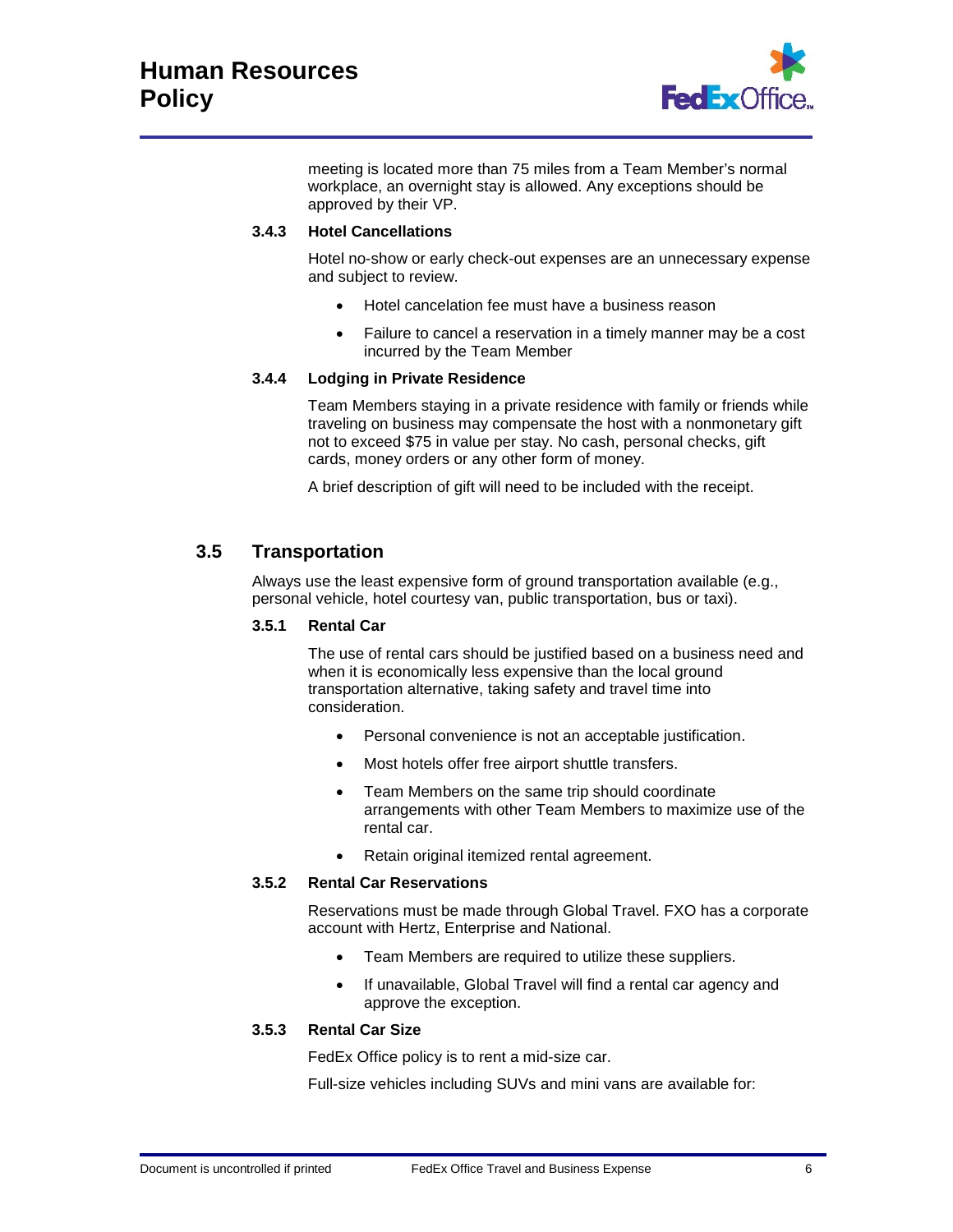

- Multiple travelers sharing a single car for the entire trip.
- Team Members responsible for transporting non-FedEx Team Members during the trip.

Other changes in car classes should be detailed in PeopleSoft Travel & Expense System including business need for the request.

#### **3.5.4 Rental Car Refueling**

Team Members should return the rental cars with a full tank of regular unleaded gas.

- The Fuel Service Option or Prepay Fuel Option should not be accepted.
- Expenses incurred for not refueling must be approved in writing by the Team Member's MD and the approval from the MD must be attached to the report along with the receipt.

#### **3.5.5 Rental Car Accident Reporting and Theft**

Team Members involved in an accident with a rental vehicle should contact the Accident Reporting Center at 800.322.5600.

In the event of a serious/catastrophic accident, the Supervisor must also contact Risk Management at 1-214-830-4299 immediately.

- Risk Management will work directly with the rental car company on any property damage.
- If Team Member is injured, the Supervisor should file a Workers' Compensation claim on his/her behalf at the time the collision is reported to 800-322-5600.

#### **3.5.6 Moving Violations and Parking Laws**

It is the responsibility of each Team Member driving for company business to obey all traffic and parking laws and regulations and wear seat belts for personal safety.

The driver must report all tickets to management within 24 hours after receiving the ticket.

#### **3.5.7 Train Travel**

Call Global Travel directly or email [gtoffice@fedex.com](mailto:gtoffice@fedex.com) to book all rail travel.

## **3.5.8 Taxis and Private Car Service**

The use of taxis or private car service versus rental cars should be justified on an economical basis and not as a matter of personal convenience.

- Private car service in major metropolitan cities may provide a more cost efficient alternative to taxis or rental cars.
- Retain receipts (including tips) for taxi and car service.

## **3.6 Meals**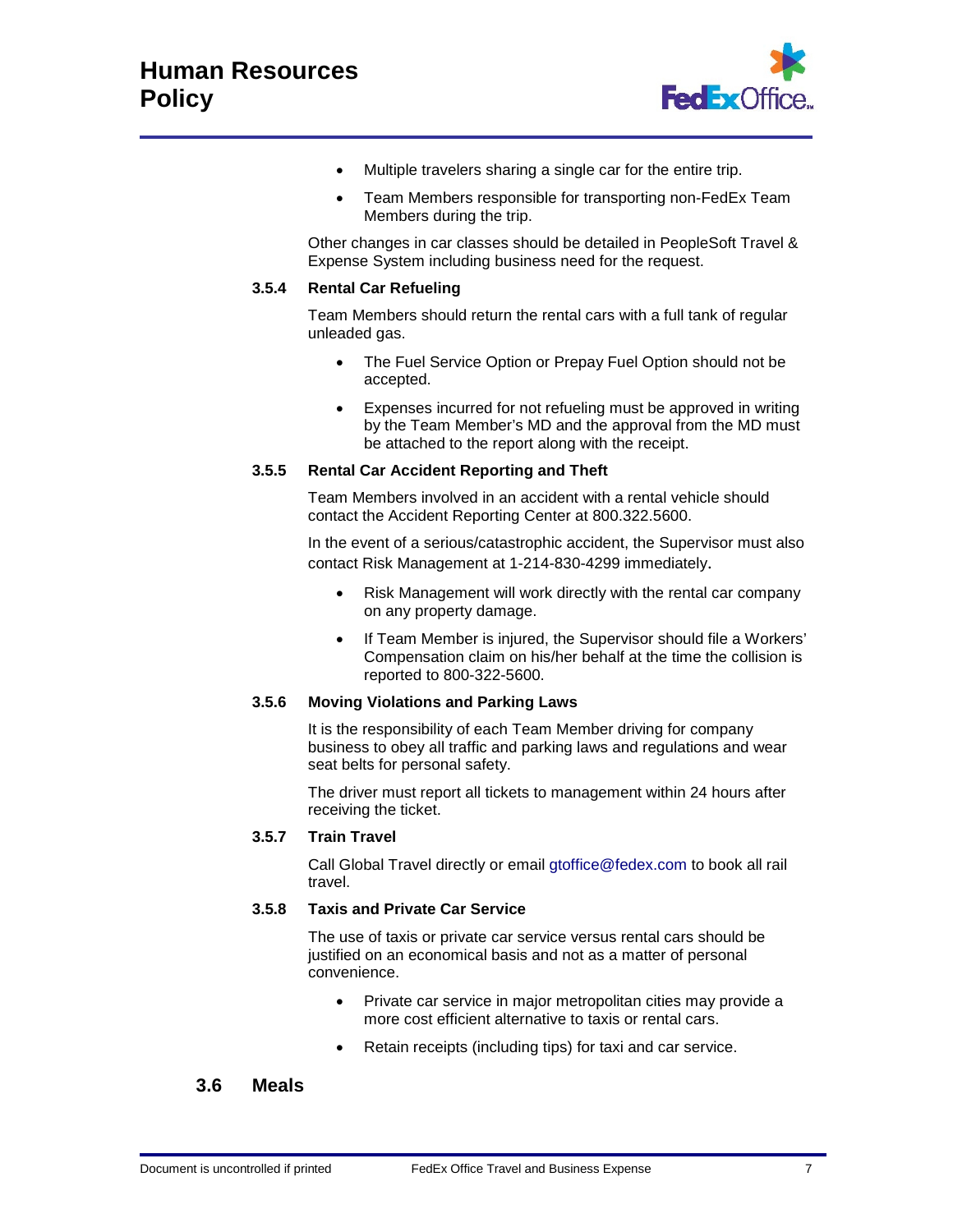

This policy applies to regular meals for individual traveling Team Members. FXO will reimburse Team Members for actual reasonable meal expenses incurred while traveling on company business (breakfast, lunch, and dinner). It is prohibited to submit alcoholic beverage charges only for reimbursement. Alcoholic beverage expenses are only reimbursable if they are included as part of a meal expense and are subject to review.

#### **3.6.1 Domestic Travel Meals**

Reimbursement of domestic meals is \$50 (\$75 for high cost cities) per full day including tips (approved exceptions will be made for geographic location variances).

- Meals should be within reasonable limits.
- Meal expenses must be approved by the approving manager.
- Team members traveling together should pay individually for their meals. When this is not practical, the senior ranking Team Member based on job grade is expected to pay for the group.

## **High Cost Cities:**

**Alaska:** Anchorage and Fairbanks

**California:** San Francisco

**District of Columbia** (surrounding area)

**Hawaii:** Honolulu

**New York:** New York City (surrounding area)

**Washington:** Seattle

**Canada:** Toronto and Vancouver

#### **3.6.2 International Travel Meals**

Reimbursement guidelines for international meals vary by country and the following should be followed:

- Meals should be within reasonable limits.
- Meal expenses must be approved by the approving manager.
- Team members traveling together should pay individually for their meals. When this is not practical, the senior ranking Team Member based on job grade is expected to pay for the group.

## **3.7 Business Expenses**

The policy provides guidelines related to business expenses for all Team Members.

## **3.7.1 Personal Vehicles and Mileage**

Team Members who regularly use their personal vehicles for company use (e.g., Field Operations, HR, Sales and Security), must review and adhere to the requirements within the [Vehicle Safety Policy](https://fxkportal.corp.kinkos.com/documentcenter/Operations/Safety/FXO%20Company%20Owned%20Vehicle%20Safety%20Policy.pdf) located in the Center Safety Program Guide.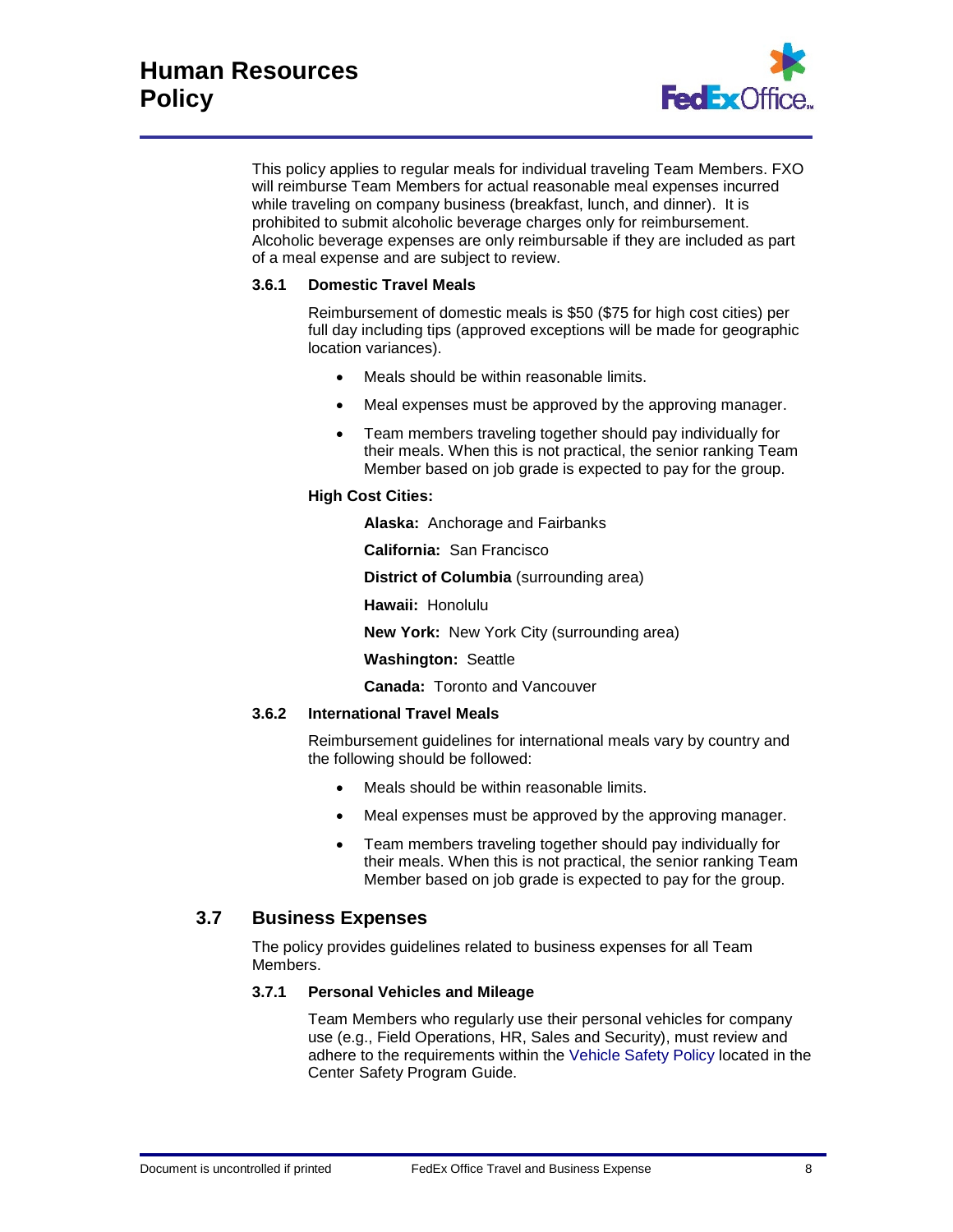

- Team Members must have a current, signed Vehicle Safety Policy and a copy of a valid driver's license and insurance on file.
- Team Members granted a car allowance who are claiming mileage above the 1,200 mileage threshold in a single calendar month are responsible for documenting all mileage and 1,200 miles must be subtracted from the overall mileage driven and then any excess mileage will be reimbursed at the current IRS allowable rate.
- Reimbursement for mileage to company-sponsored events needs to be approved by the approving manager.

## **3.7.2 Personal Mileage –Team Members Utilizing a Home Office**

For Team Members that office out of their homes or have no office in a FedEx Office location, the nearest center to their coverage/territory is designated their "home center" for mileage purposes.

Field Technology Specialists will be assigned a home center by their respective manager.

#### **3.7.3 Personal Mileage – Reimbursement Process**

Team Members are required to submit supporting documentation for business mileage reimbursement using [Personal Car Mileage](https://fxkportal.corp.kinkos.com/documentcenter/Finance/GATER/Company%20Mileage%20Procedure%20Sheet_03%2012%2012.pdf) (PCM) available in the Quick links section on FedEx One.

Business mileage should be reported at least monthly (recommended weekly) through PeopleSoft Travel & Expense System with the following guidelines:

- A Mileage Log is required to be included in the receipt submission that is faxed or efaxed behind the Expense Barcode Page. Each location traveled to should have a separate line entry to include origin address and destination address along with a description of the business travel.
- Team Members cannot claim gasoline charges when using their personal vehicles for company business.

## **EXCEPTION** to Mileage Reimbursement:

The Company prefers Team Members to travel via airlines instead of driving for out-of-town meetings. If there are multiple Team Members from one district traveling together by car and the overall combined expense for all is less expensive than the cost of travel via airlines, approval may be given by the approving manager. Only one Team Member is allowed to apply for mileage reimbursement.

## **3.7.4 Non-travel Local Meals**

Local meal expenses incurred by Team Members cannot be expensed unless it is directly related to the active conduct of business (e.g., meeting through lunch for business purposes only).

Local meals should be a rare exception and need to be approved by approving manager prior to the meal taking place.

## **3.7.5 Home Office Expenses**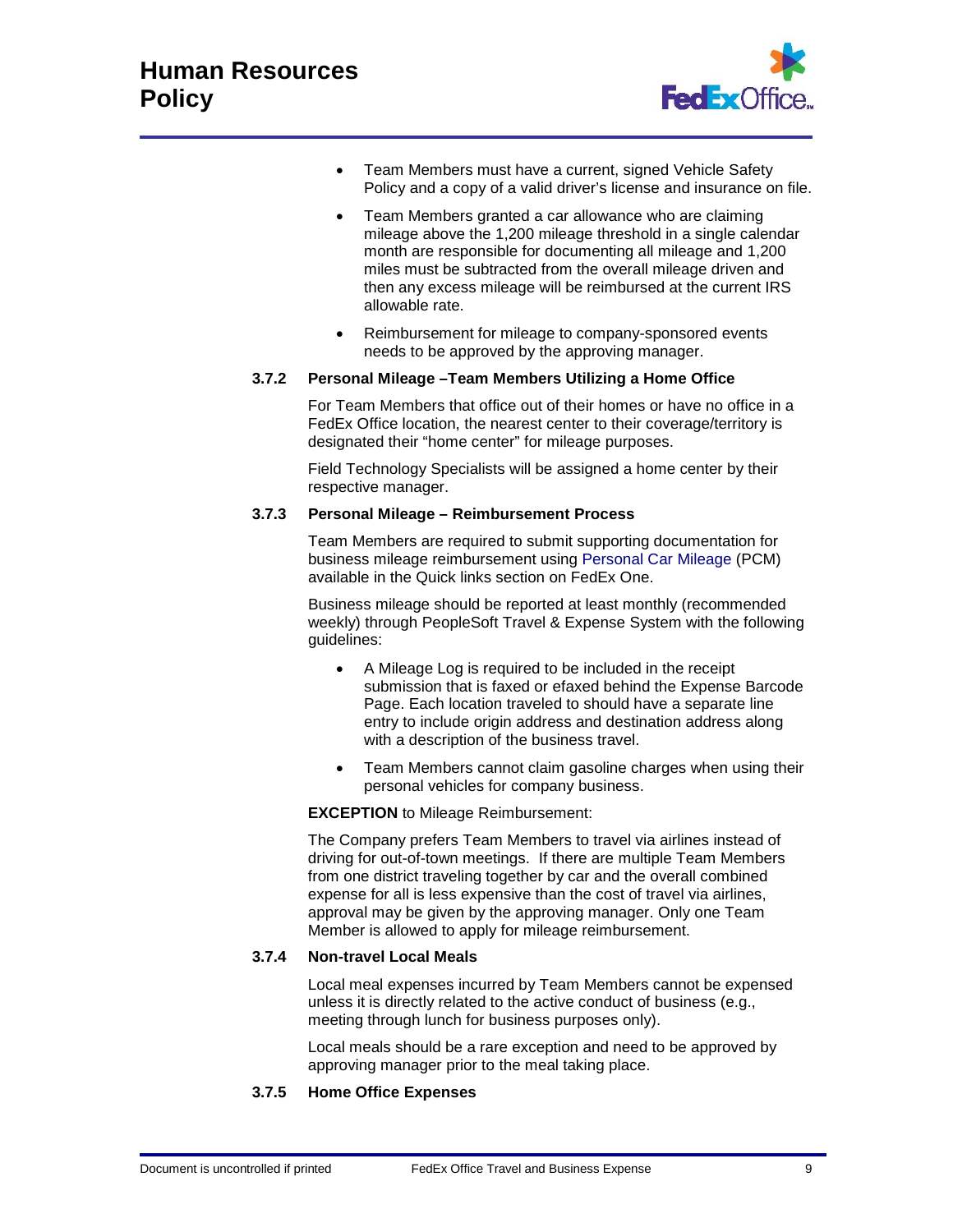

Home office expenses should not be set-up as recurring charges on the Amex/One Card.

The following items are reimbursable for Team Members working out of a home office and who do not have an office at a center location:

- Internet Service Provider (ISP) fees with approval from the approving manager. The maximum allowable reimbursable amount is \$50 per month.
- Team members who submit more than one ISP may be subject to further review.
- Reasonable expenses for office supplies such as printer ink, paper, pens, stamps, tape, staples and batteries for wireless devices.
- External encrypted hard drives.

## **3.7.6 Business Use of Home Phone**

Business calls made on a personal phone will be reimbursed provided the calls are itemized and accompanied by the original telephone bill.

## **3.7.7 Company Cell Phone**

Company cell phones are provided to certain Team Members who need them to perform their jobs and are intended for business use only.

- For additional information, contact FedEx Office Telecommunications at [voice.services@fedex.com](mailto:voice.services@fedex.com)**.**
- Personal calls should be limited.
- Fifteen minutes of personal phone calls per business trip per day.
- A complete copy of the [Wireless Devices and Services Policy,](https://fxkportal.corp.kinkos.com/documentcenter/Policies%20and%20Procedures/Wireless%20Devices%20and%20Services%20Policy.pdf) including eligible Team Members and approval process, is located on **FedEx One** in the **Document Center** under **Policies and Procedures.**

## **3.7.8 Personal Cell Phone Use for Business Reasons in an Emergency**

- When a Team Member has had to use their personal cell phone for business reasons, an itemized statement from the cellular phone service provider must be submitted with business calls highlighted.
- Reimbursement will be made based on charges, for emergency business related calls, above and beyond the normal plan allotment of minutes.

#### **3.7.9 Wireless Data Service**

Approval from the department VP or SVP or above is required to purchase and subscribe to a Sprint Connection Card, Good Link e-mail or efax.com services.

## **3.7.10 Relocation Expenses**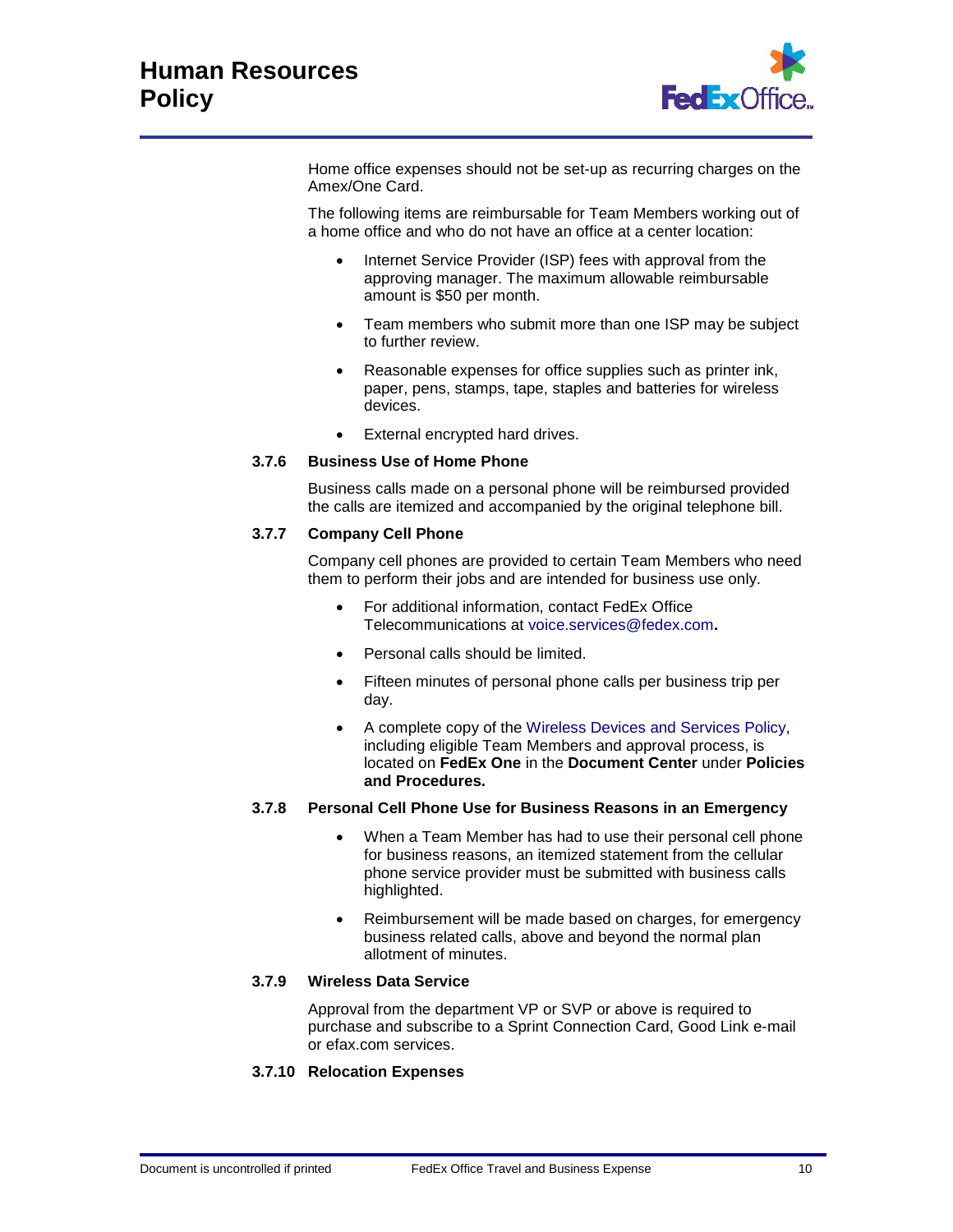

Relocations are processed through an outsourced company. Team Members should contact their Human Resources representative for questions regarding relocation.

#### **3.7.11 End of Tenure**

Arrangements must be made to submit all final expenses prior to final day of employment.

Upon end of tenure or termination of employment, the following equipment must be returned unless other arrangements are made with FXO Telecommunications and approval is received from the SVP of Human Resources:

- Cell phone, cell phone number, PDAs, smart devices and all accessories
- Wireless data cards and devices
- Hard drives and all other company owned equipment
- Company credit cards

#### **3.7.12 Team Member Relations**

The Team Member relations budget provides funding for moraleboosting activities that recognize achievements for the following major life events:

- Birth/adoption of a child
- **Marriage**
- College/graduate degree
- **Retirement**
- Death

#### **3.7.13 Team Member Relations - Reimbursement Process**

Managers are responsible for maintaining spending within their allowable budget which is determined at the beginning of the fiscal year

- Gifts for major life events are limited to \$75 in value.
- Requests for reimbursement must specify the Team Member and major life event.
- Cash (currency, coin and cash equivalent (e.g., gift) cards/certificates)] awards are strictly prohibited.
- Detailed information about approved rewards and recognition programs can be found in the Rewards and Recognition Policy located on **FedEx One** in the **Document Center** under **Policies and Procedures/Human Resources.**

#### **3.7.14 Flowers**

Flowers may be given to Team Members in certain circumstances, (e.g., in medical or sympathy circumstances), with the supervisor's approval. Expense is limited to \$75 in value and will be charged to the center or department.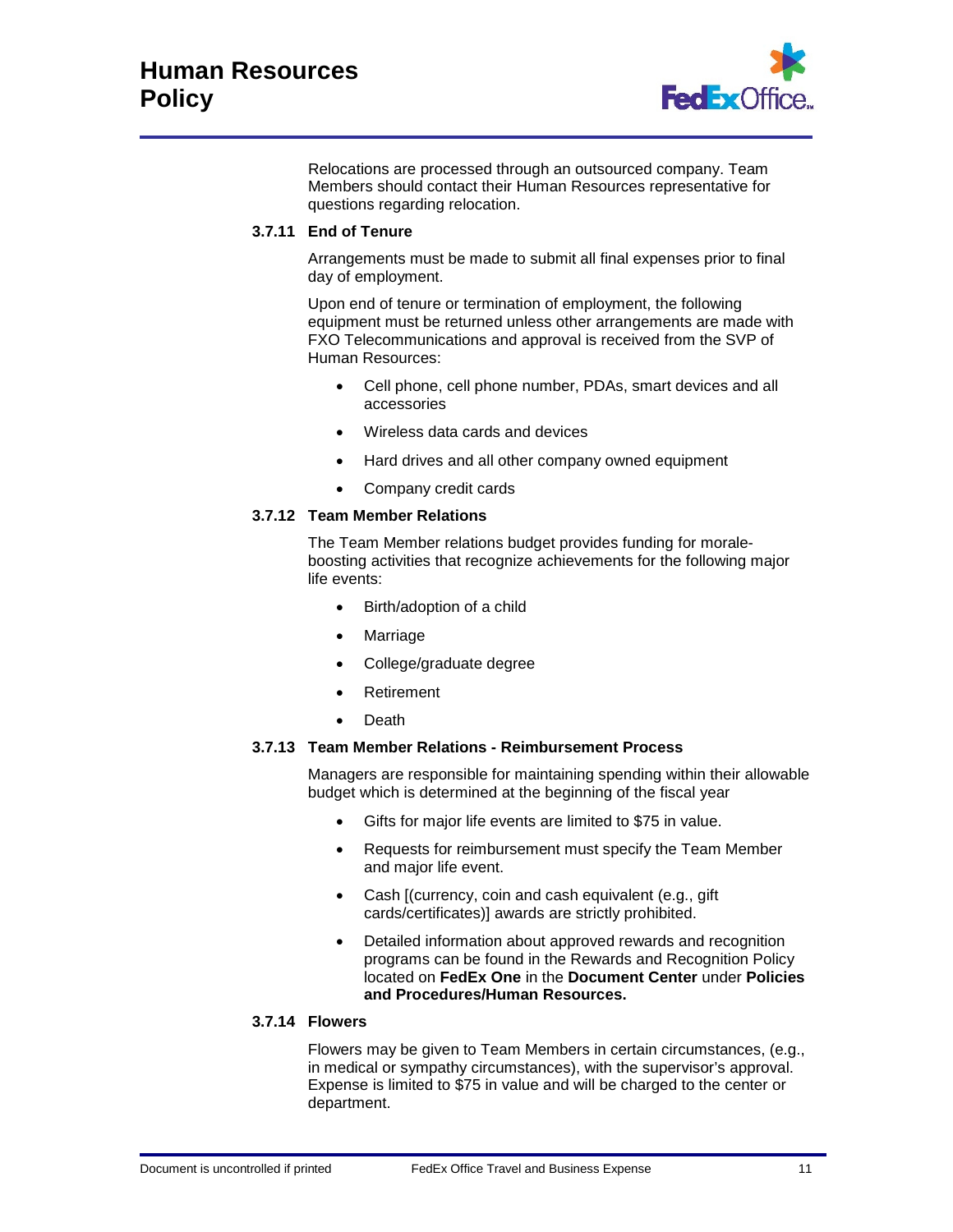

#### **3.7.15 Subscriptions/ Memberships or Registration Fees to Professional Organizations, Trade Associations and Seminars**

FedEx Office provides a limited number of appropriate newspapers, magazines and trade periodicals to departments where such information is relevant to the company's business.

- Publications should be shared within the department.
- All subscriptions and payments for dues and fees require prior approval from approving manager.
	- o When payment is approved, all fees are paid directly to the organization.

## **3.7.16 Community Giving**

FedEx Office offers many company-sponsored opportunities for Team Members to support their communities.

Any contributions not approved by the FedEx Office Communications department are made at the will of the Team Member and not on behalf of the company.

Visit [giving.fedex.com](http://giving.fedex.com/) for instructions on how to submit a request.

Team members also have the ability to submit donation requests for charitable and non-profit organizations in which they are personally involved. For more information, go **to FedEx One** and search using keywords: **Charitable Contributions**.

## **3.7.17 Postage and Shipping**

In-house facilities must be used for all postage and shipping of business material regardless of whether the receiver provided pre-paid shipping labels.

- Team Members must use the FXO corporate account number when shipping FedEx Express, FedEx Ground or FedEx Freight for business use.
- Shipping expenses are automatically coded to the Team Member's cost center.
- Use of FXO corporate account for personal use is prohibited.

## **3.8 Loyalty Programs**

## **3.8.1 Hotel Frequent Guest Programs**

Participation in these programs should not influence hotel selection.

- Team Members may retain awards earned for their room only.
- When booking hotel rooms for multiple people, Team Members may only earn rewards for their room.
- Meeting planner points or reward points must be allocated to a company account.
- Contact the Events team for additional information at [office.events@fedex.com.](mailto:office.events@fedex.com?subject=Hotel%20Frequent%20Guest%20Programs)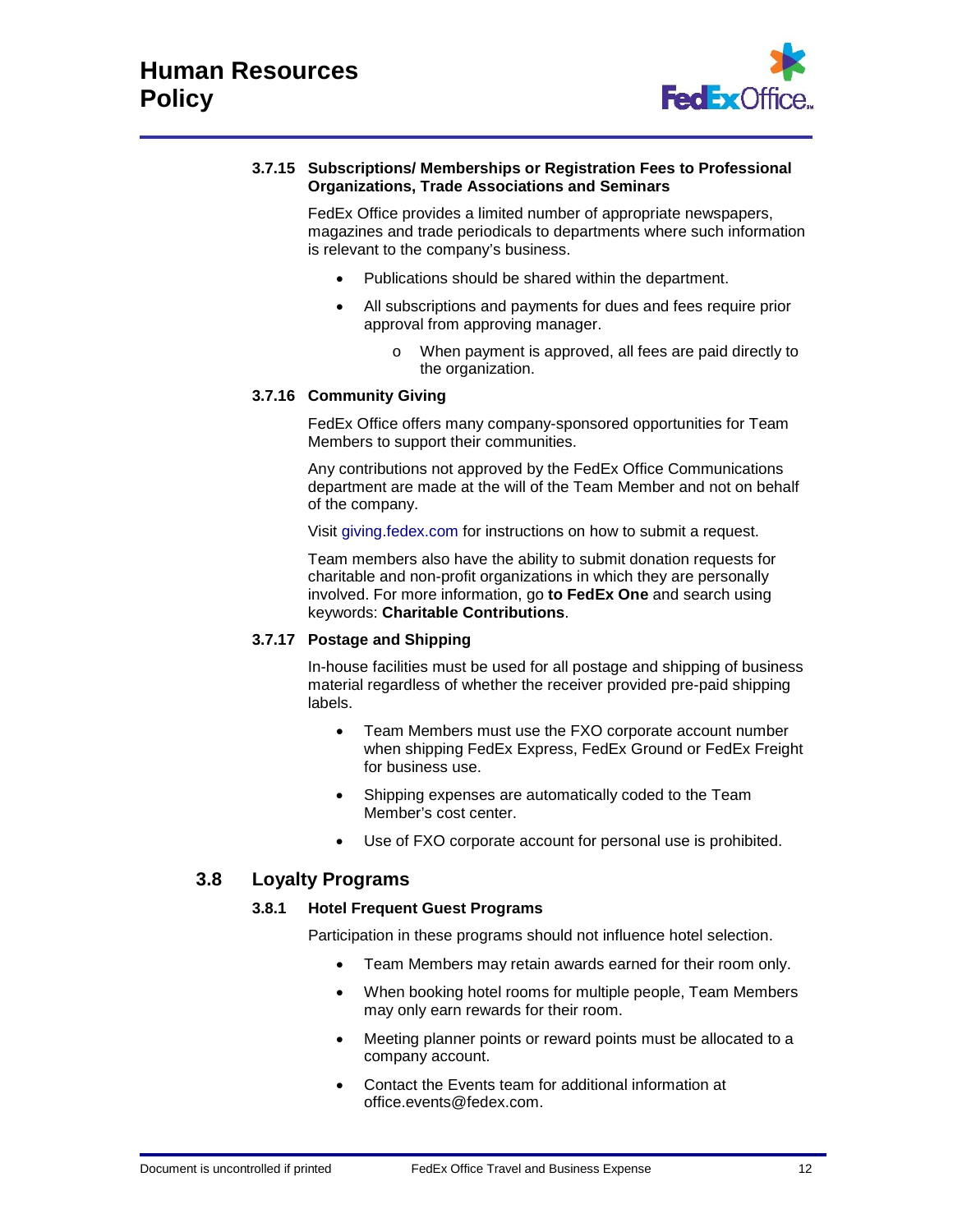

## **3.8.2 Paid Loyalty Clubs**

• Airline club memberships/dues for VPs and above will be purchased; approval of department SVP and above for Team Members

#### **3.8.3 Non-paid Loyalty Clubs**

- Team Members may retain frequent flyer program benefits.
- Frequent flyer awards are not tracked or monitored by FXO.
- If these incentives are used for company business, they will not be reimbursed to the Team Member.

#### **3.8.4 Rental Car Memberships**

Such memberships are strongly encouraged and offered at no cost. Participation in these programs should not influence car selection.

#### **3.9 Insurance**

#### **3.9.1 Car**

The following procedures must be followed:

- Decline collision and medical insurance coverage, and notify rental agent that FedEx assumes responsibility for any damage.
- Do not use the rental agency if it does not allow insurance to be declined.
- Decline satellite radio and frequent flyer miles since these expenses will not be reimbursed unless approved by a MD level or higher.

Team Members are reimbursed for rental car insurance when the car is used outside the US and Canada. This includes Puerto Rico.

#### **3.9.2 Personal Car Usage Insurance**

A Team Member's personal auto policy provides primary coverage for their vehicle.

#### **3.9.3 Other**

Expenses for additional airline valuation insurance for company material, equipment or other property should not be obtained. FedEx Office carries sufficient insurance for these items when traveling.

## **3.10 Miscellaneous Expenses**

#### **3.10.1 Personal Travel with Business Travel**

Many Team Members elect to combine personal travel with approved business travel.

- FXO pays the airfare of the least expensive routing for the business trip as if no personal travel were included.
- Any additional cost, including change fees for personal reasons, is the responsibility of the Team Member.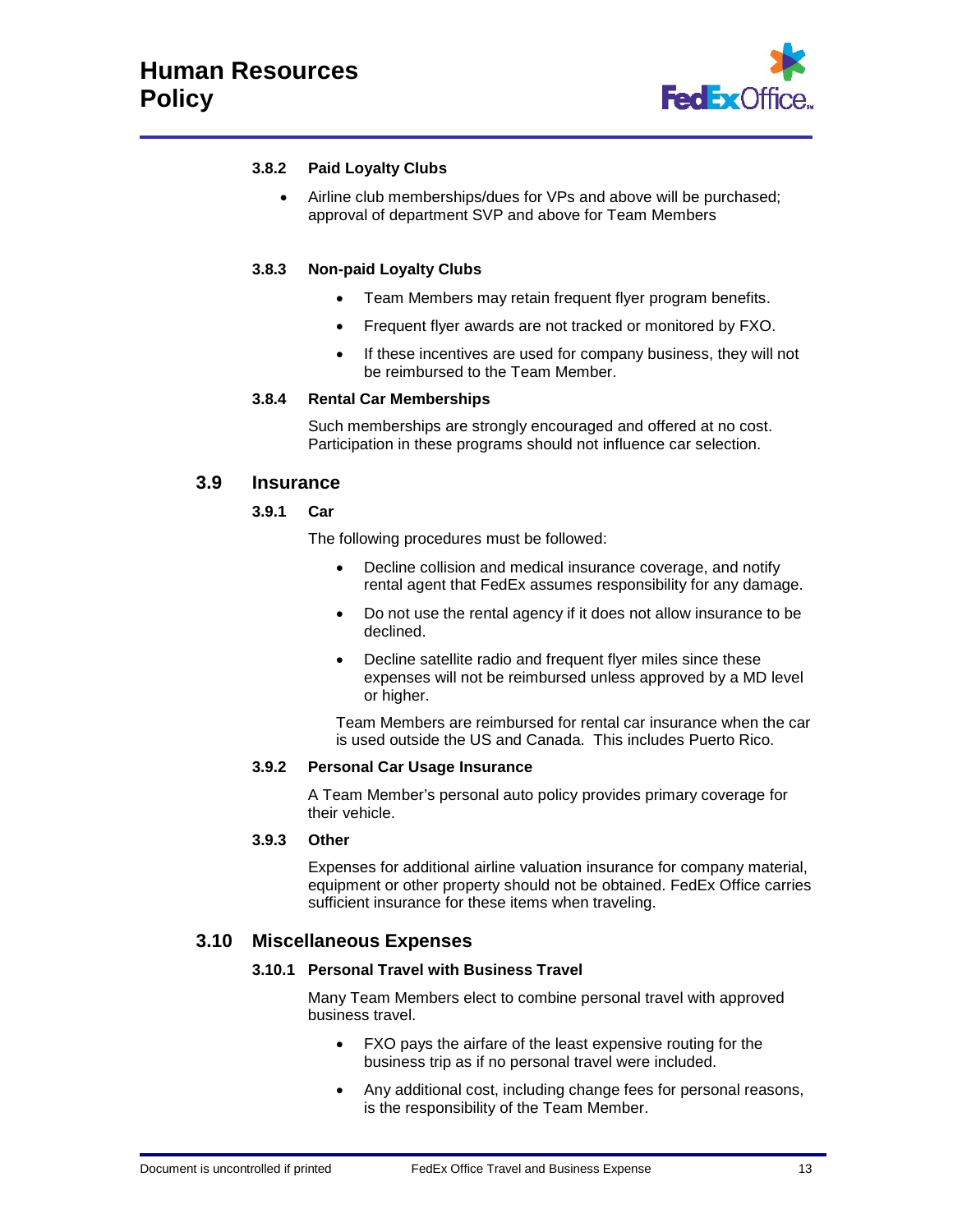

## **3.10.2 Dependent Travel**

Travel expenses for family or significant others are the responsibility of the Team Member and will not be reimbursed by the company, unless communicated in advance for a company-sponsored event.

#### **3.10.3 Business Guests/Suppliers**

Air travel expenses for a business guest or supplier traveling accompanied or unaccompanied by a Team Member will not be paid in advance by FXO.

If the business guest is a supplier, consultant or distributor whose expenses are to be reimbursed, an invoice must be sent to FedEx Office and will be paid in the normal manner by the Disbursements department.

## **3.10.4 Internet Access**

• In-flight internet service fees and hotel internet fees are reimbursable only when used for business purposes. Monthly and yearly subscription fees must be approved by the department MD prior to registration

## **3.10.5 Airport Parking**

The least expensive parking option should be selected when parking a personal vehicle at an airport when traveling for company business.

- Off-airport parking facilities should be considered first.
- When off-airport parking is impractical or unavailable, long-term airport parking may be used.
- Valet parking at the airport is approved for VP and above.
- Airport shuttle service (i.e., Super Shuttle) or taxis may be a more economical option than airport parking for business trips longer than four days.
- Team Members can use a car service when it is a more affordable option. This option is always approved for VP and above.

## **3.10.6 Parking and Tolls**

Parking and tolls are reimbursable when they are incurred as a result of conducting business and not for a normal commute.

Expenses must be submitted for reimbursement on a per trip basis.

#### **3.10.7 Travel Time Compensation for Approved Offsite Activities**

For questions about travel time compensation for approved offsite activities for hourly/non-exempt Team Members, refer to the [Travel Time](https://fxkportal.corp.kinkos.com/documentcenter/Policies%20and%20Procedures/Travel%20Time%20for%20Non-Exempt%20Team%20Members%20Policy.pdf)  [Non-Exempt Team Members Policy](https://fxkportal.corp.kinkos.com/documentcenter/Policies%20and%20Procedures/Travel%20Time%20for%20Non-Exempt%20Team%20Members%20Policy.pdf) located on FedEx One in the Document Center under Policies and Procedures/Human Resources.

#### **3.10.8 Health Club**

FedEx Office will reimburse the charges for a health club or exercise facility while you are staying at a hotel up to \$20 per day.

## **3.10.9 Laundry Expenses**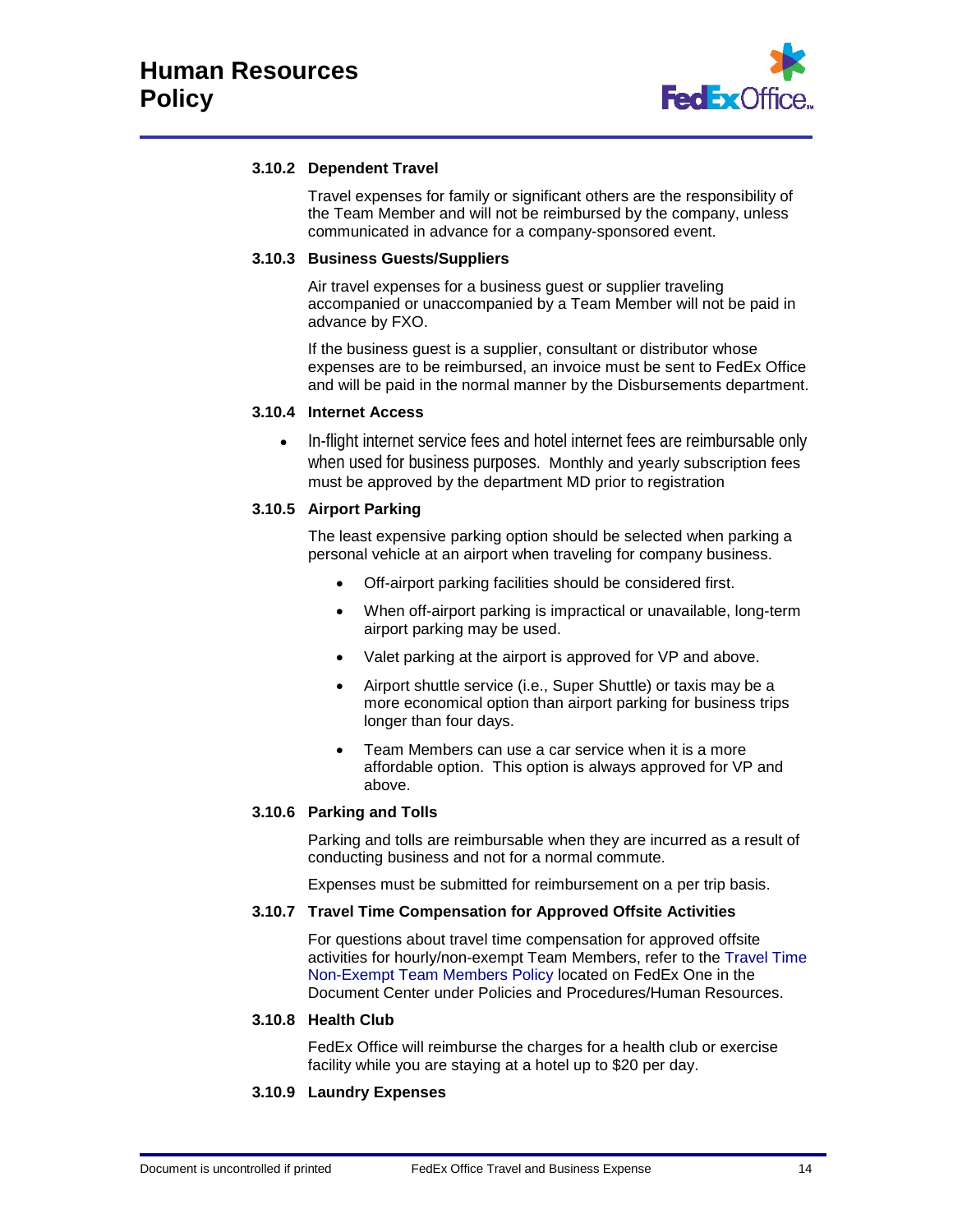

Laundry and dry cleaning expenses incurred at the hotel for personally owned items will be reimbursed for trips of more than 5 consecutive days.

Dry cleaning or laundry expenses incurred once the Team Member returns home are non-reimbursable.

#### **3.10.10 Lost Luggage**

If luggage is lost or damaged on a commercial flight, Team Members should:

- File a claim with the airline prior to leaving the airport.
- Obtain a copy of the claim report.
- Save airline ticket receipt.

Team members are also covered under the Baggage Insurance Plan with their FedEx Office Amex/One Card.

- Coverage is subject to limitations and exclusions as described in the card member agreement.
- Call American Express at 1-800-645-9700 to obtain a claim form and instructions.

#### **3.10.11 Tipping**

FedEx Office will reimburse reasonable gratuities based on the following guidelines (i.e. gratuities must not exceed):

- Private car service up to 20% of total fare (service fee typically includes a tipping charge).
- Cabs up to 10% (20% for high cost cities) of total fare or rounded-up to nearest dollar.
- Door person \$2.00 for hailing taxi plus tip for help with luggage.
- Hotel bellmen \$1.00 per bag.
- Housekeeping \$2.00 per day.
- Parking \$2.00 for valet parking (valet parking should not be used unless there is a concern for individual safety or no other option is available).
- Restaurant tip must not exceed 20% of the cost of the meal.
- Shuttle drivers \$2.00.

## **3.11 Expense Report Processing**

The following policies and guidelines are expected to be used to document any out-of-pocket reimbursement of travel and related business expenses:

- The IRS requires original documentation and receipts.
- Scanned images of original receipts are required for all travel, entertainment, and business expenses of \$10 or more.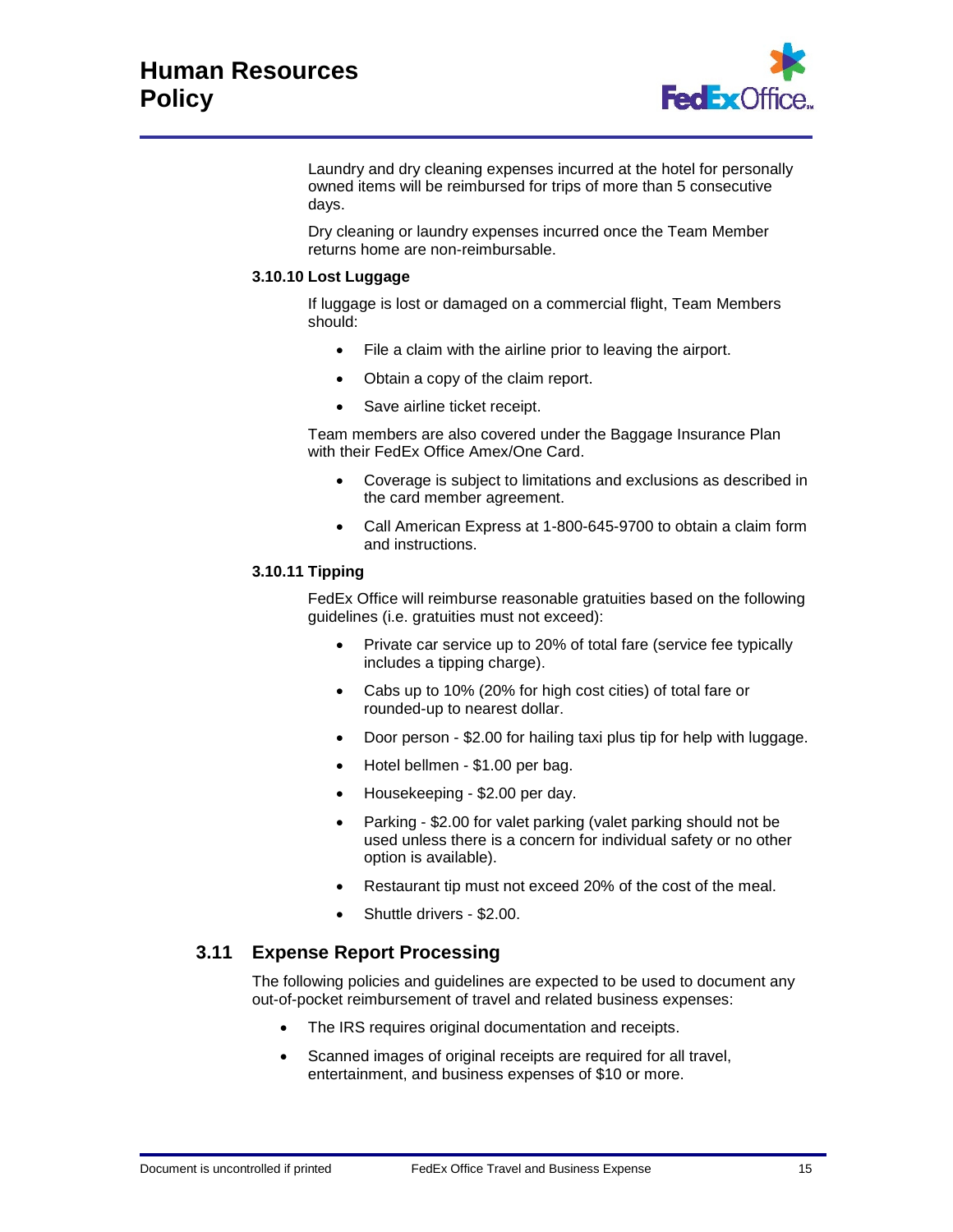

- A Missing Receipt Form must be completed for any expenses of \$10 or more without a supporting receipt.
- If an expense is out of policy or does not have appropriate supporting documentation (receipt or Missing Receipt form) then the expense may not be reimbursed.
- For Amex One Card expenses refer to the FXO [One Card Program](https://fxkportal.corp.kinkos.com/documentcenter/Policies%20and%20Procedures/FedEx%20Office%20One%20Card%20Program%20Policy.pdf)  [Policy.](https://fxkportal.corp.kinkos.com/documentcenter/Policies%20and%20Procedures/FedEx%20Office%20One%20Card%20Program%20Policy.pdf)

#### **3.11.1 Reconciliation and Receipt Retention**

The PeopleSoft Travel and Expense Center is the reporting system designed to expedite the expense reporting process.

For business questions regarding travel and expense reporting, please contact the FedEx Travel & Expense Hotline at 901.757.3290 Option 2.

Team members should adhere to the following action items in the reconciliation process:

- All expenses should be submitted and approved on a weekly or per trip basis.
- Fax or eFax receipts of \$10 or more behind the Expense barcode page that is generated when expenses are submitted.
- Only receipts with transactions of \$10 or more will require an attached receipt in PeopleSoft Travel & Expense System.
- Have an itemized receipt for every reimbursed expense listed in PeopleSoft Travel & Expense System with the following information on it:
	- o Transaction date
	- o Line item description and cost
	- o Sales tax charges and total amount charged
- Any exception for payment of charges submitted after 90 days may require SVP approval.
- Retain all expense receipts and records (including receipts under \$10) for 12 months because reports are subject to review if random audits occur.
	- FSO, supervisors, security or internal/external audit reserves the right to audit expense records at any time.
	- o Team Members are required to supply requested documents immediately upon request including any and all receipts regardless of amount.
	- o Transaction detail and the submitted receipts will be retained in PeopleSoft Travel & Expense System for the timeframe specified in the [Record Retention Policy](https://fxkportal.corp.kinkos.com/documentcenter/Policies%20and%20Procedures/Records%20Retention%20Policy.pdf)**.**

## **3.11.2 Meal Reimbursement Process**

For meals greater than \$10, a detailed/itemized receipt must be submitted with the following information: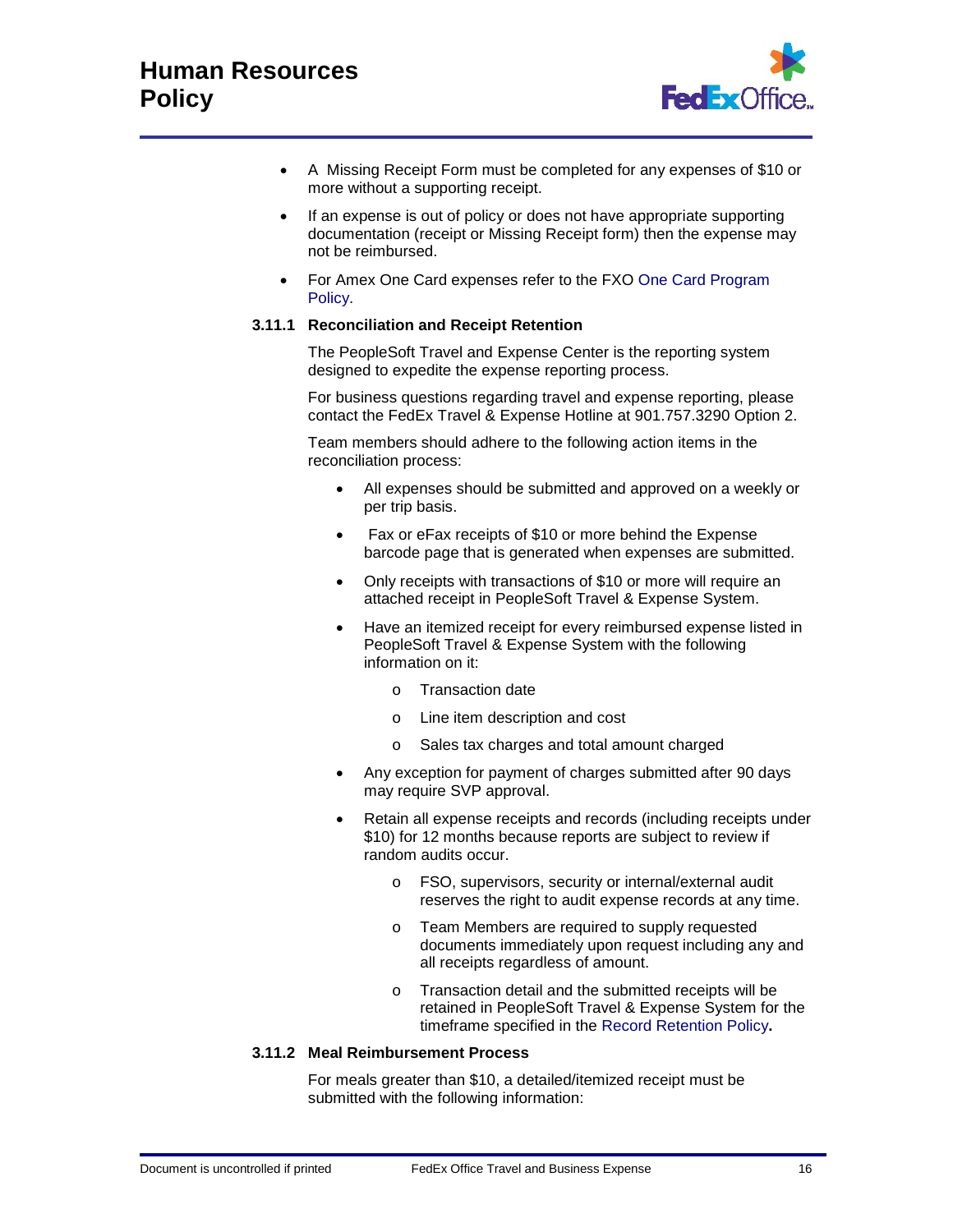

- Restaurant name
- City and state
- Purpose of the meal

For non-business meals, IRS rules require that each claim be substantiated with specific details showing names and titles of guests, dates, places and business reasons

The options in PeopleSoft are:

- Meals Emp Bus & Entertainment
- Meals League/Clubs
- Meals Mtg-All Employees
- Meals Recruiting
- Meals Training
- Meals Travel

You must also submit receipts for:

- Room service meals
- Meals purchased at a lobby bar or hotel restaurant greater than \$10 (even if billed to the room)

## **3.11.3 Leave of Absence**

Team Members are responsible for submission of expenses while on leave of absence.

If a Team Member is unable to process expenses, arrangements need to be made with their supervisor to make payment.

#### **3.11.4 Late Fees**

Late fees must be paid immediately upon receipt by the Team Member.

If late fees are not paid within 30 days, your supervisor will be notified and your Amex/One Card will be suspended until all late charges are paid in-full.

#### **3.11.5 American Express Payment Options**

Pay by phone: 1-800-472-9297 or 1-800-528-2122

Online: [americanexpress.com](http://www.americanexpress.com/)

Mail: American Express Attn: US Payment FL PO Box 360001 Fort Lauderdale, FL 33336-0001

## **3.12 Payment Methods**

Team Members must use the FedEx Office Amex/One Card for all expenses. The card can be used as an alternative method to purchase emergency center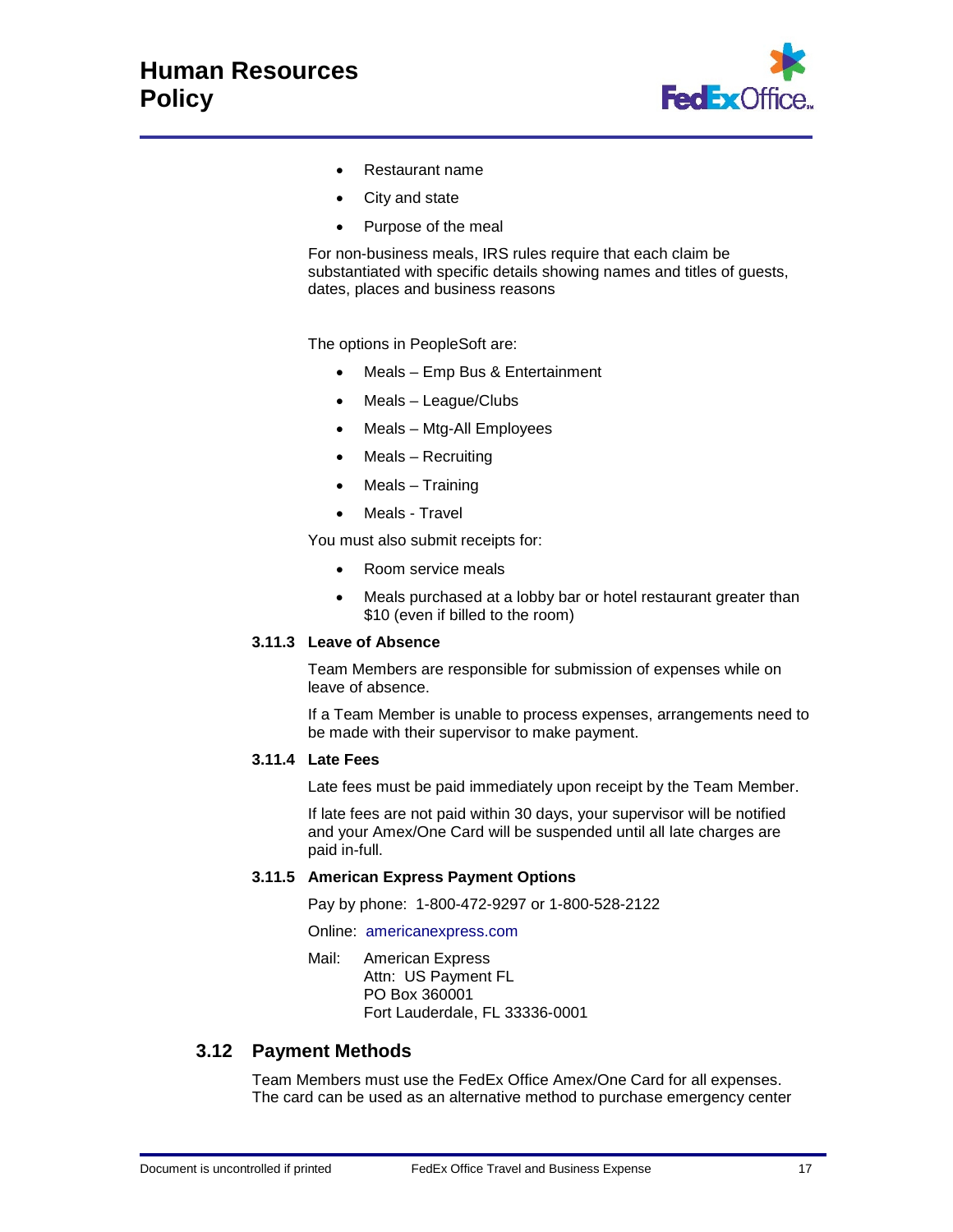

operating expenses. For more details, go to the FedEx Office [One Card Program](https://fxkportal.corp.kinkos.com/documentcenter/Policies%20and%20Procedures/FedEx%20Office%20One%20Card%20Program%20Policy.pdf)  [Policy](https://fxkportal.corp.kinkos.com/documentcenter/Policies%20and%20Procedures/FedEx%20Office%20One%20Card%20Program%20Policy.pdf) located on FedEx One in the Document Center under Policies and Procedures.

- The card is the property of FedEx Office.
- The card is not approved for personal expenses.
- If used for personal expense, Team Members have 30 days to pay American Express for the incurred expense and must note this in the PeopleSoft Travel & Expense System.

#### **3.12.1 Cash Advances**

It is FXO policy not to issue cash advances for travel.

#### **3.12.2 Direct Billing**

Team Member's business travel expenses may not be charged directly to the company, except where prior arrangements have been made by FXO for training, sales conference or other group travel/expenses.

## **3.13 Group, Meeting and Training Travel**

It is strictly prohibited to commit FXO to group meeting and/or trade show expenses without first obtaining prior written approval by the FXO Events. All contracts and agreements must be reviewed and approved by the Event Department and/or Legal departments.

All group travel is booked through the Global Travel group desk or through an online registration system. Specific instructions on booking travel will be given to Team Members participating in meetings, training classes, conferences, etc. will be sent after each event is approved.

#### **3.13.1 A meeting is constituted as:**

- Needing 10 or more sleeping rooms per day
- Needing a meeting room(s), food and beverage and audio visual equipment
- Anytime a contract is required

#### **3.13.2 Group meetings and tradeshow approval processes:**

After a meeting or tradeshow has been approved by the Event Team, contracts and agreements can be signed. It is prohibited to sign an agreement without prior approval from the Events Team.

#### **3.13.3 Contract signing authority:**

Over \$100,000

- President and Chief Executive Officer (CEO)
- Executive Vice-President, Chief Operating Officer (COO)
- Senior Vice-President, Chief Financial Officer (CFO)

Up to and including \$100,000

Senior Vice-President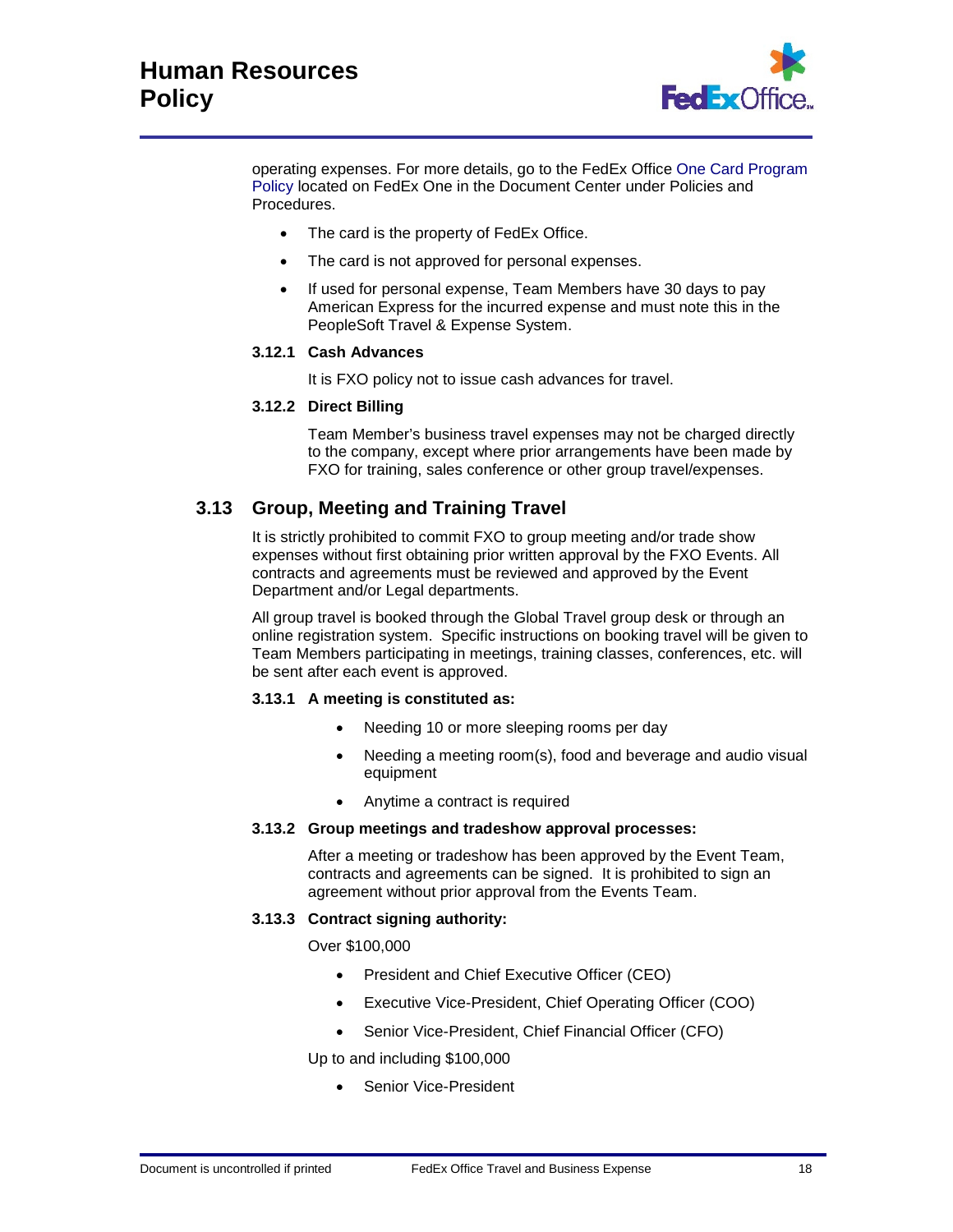

Up to and including \$50,000

• Vice-President

Up to and including \$10,000

- Managing Director
- Country Managing Director International

Up to and including \$5,000

• District Manager

Up to and including \$1,500

• Any Manager or Senior Manager within the company with the exception of the District Manager

# **3.14 Personal Travel with Global Travel Vacations**

Team members may book personal travel through Global Travel Vacations, which offers discounted rates on vacation packages.

To access Global Travel Vacations:

Online: [www.worldtravelvacations.com](https://www.worldtravelvacations.com/)

Call 1-800-432-2069 between 8:30 a.m. and 6:00 p.m. Eastern Standard Time, Monday through Friday.

#### **3.14.1 Hotel Search directory**

Helps you locate which hotel out of the over 1500 preferred hotels worldwide that best meets your travel needs with provides detailed information about each of our preferred hotels.

To access Hotel Search, go to: [fdxohd.uversa.com](http://fdxohd.uversa.com/)

## **3.15 Summary Reimbursable Charges**

The following business expenses are authorized while on company business:

- Air travel to company-sponsored meetings, functions, center visits, supplier visits or other FXO business travel if booked through Global Travel and approved in advance
- Seat change fees
- Fees for up to two regular size bags
- Vice Presidents and above may fly first class
- Airport valet parking for VPs and above
- Airline club memberships/dues for VPs and above; approval of department SVP and above for Team Members
- In-fight internet service fees when used for business purposes. Monthly and yearly subscription fees must be approved by the department MD prior to registration
- Lodging at approved hotel while on company business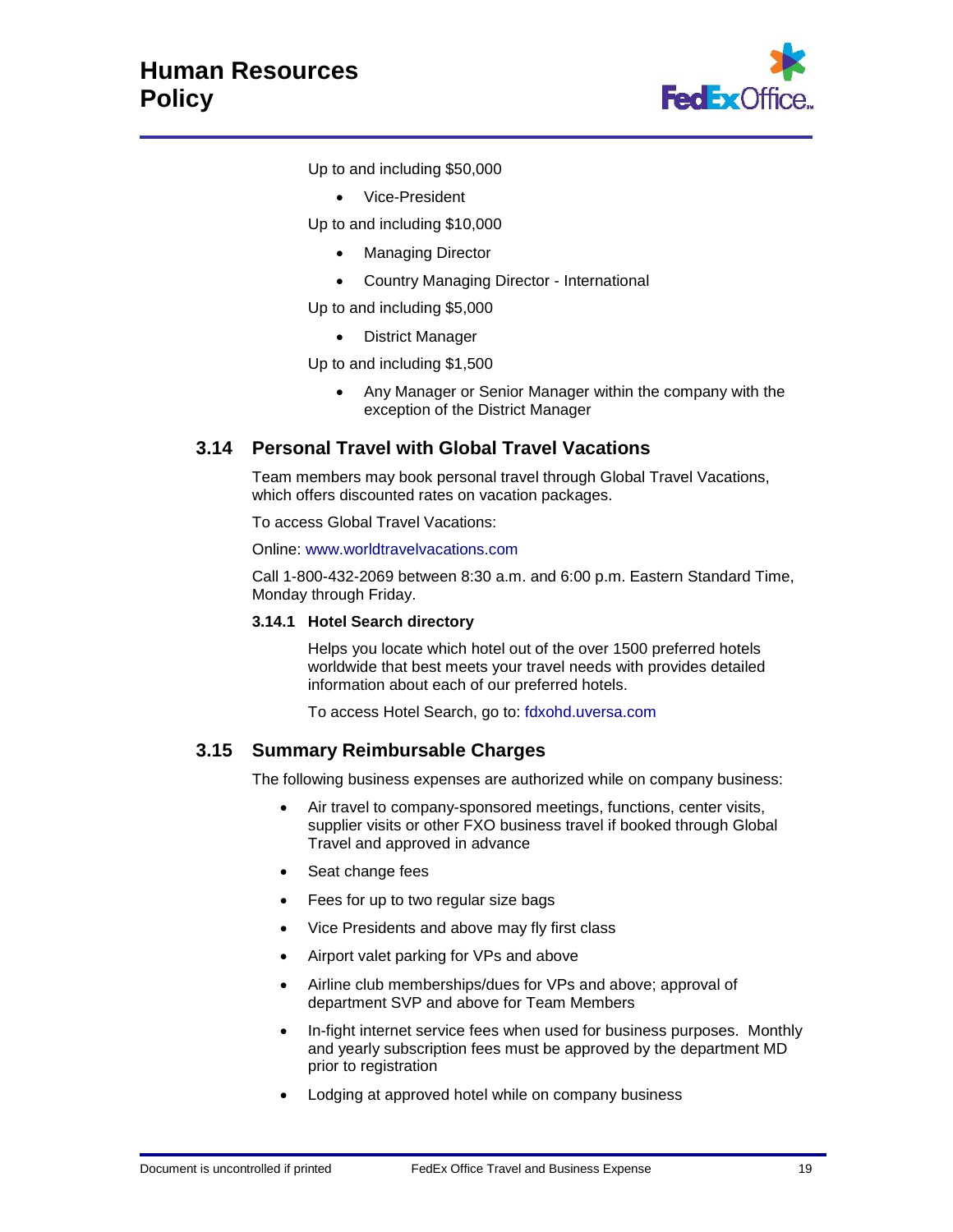# **Human Resources Policy**



- Itemized room charges to include taxes, room service, phone calls, faxes and mini bar
- Fifteen minutes of personal phone calls per business trip per day
- Health Club while at hotel up to \$20 per day
- Hotel laundry and dry cleaning expenses for personally owned items will be reimbursed for trips of more than 5 consecutive days
- A nonmonetary gift not to exceed \$75 per trip when staying in a private residence with family or friends while traveling on company business
- Personal gifts for major life events (birth or adoption of a child, marriage, college or graduate degree, retirement, death) limited to \$75 in value
- Individual Team Member's meals while on company travel based on daily limits
- Business related in-town meals for Team Members, customers, prospects and suppliers
- Mileage incurred for business purposes, including traveling to and from the airport (excluding standard commute miles)
- Mileage to company-sponsored events with manager's approval
- Airport parking, including long-term parking or shuttle service, if less expensive
- GPS navigation systems for rental car
- Car insurance for rental cars for Team Members located outside the U.S. and Canada when the car is used outside the U.S. and Canada which includes Puerto Rico.
- Parking and toll charges incurred during business travel
- Reasonable expenses for office supplies such as printer ink, paper, pens, stamps, tape, staples and batteries for wireless devices
- External encrypted hard drives
- Tips and gratuities associated with meals, cab fare and baggage handling
- Professional association dues and other out-of-pocket expenses associated with job-related professional associations that have been approved by the Team Member's approving manager
- Postage stamps for business related items when in-house facilities are not available

## **3.16 Non-Reimbursable Charges**

The following list includes examples of expenses that may not be reimbursed; the list is not intended to be all-inclusive.

- Airline, hotel, rental car or train reservations that are not booked through Global Travel
- Flight insurance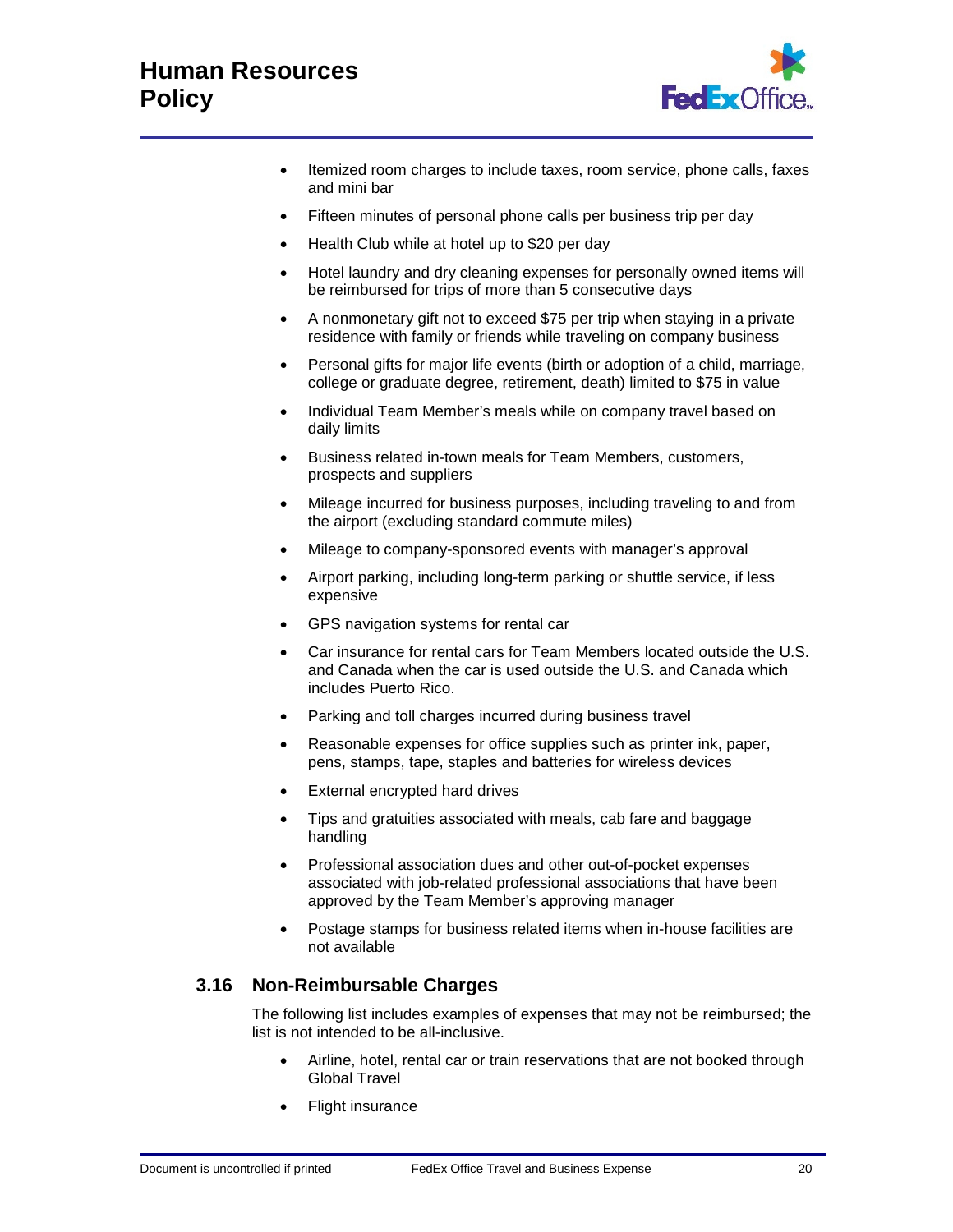

- Upgrades on airline tickets, except for Vice Presidents and above
- Seat changes resulting in a higher class of service and segment upgrades
- Airline club memberships for Team Members, except Vice Presidents and above
- Airfare if a Team Member insists on traveling on a specific airline instead of using a cheaper fare Airline frequent flyer surcharge fees
- Fees for additional baggage (over two) or baggage weighing over 50 pounds
- Theft, loss or damage to luggage and other personal property
- Any additional change fees for personal travel combined with business travel
- Travel expenses for family or significant others, unless communicated in advance on a company sponsored event
- In-flight airline movies, audio and alcohol purchases
- In-room movies
- Hotel bar charges that do not include a meal
- Alcoholic drinks purchased in minibar. Dry cleaning on trips five days or less
- Normal daily commute
- Fines, penalties and traffic tickets imposed for the violation of traffic laws while operating rented vehicles
- Boots and towing of the rental car
- Travel insurance or additional insurance purchased on rental cars for use in the U.S. and Canada
- Fuel obtained at a rental car agency, including the pre-purchased fuel option
- Traffic fines or penalties
- Medical insurance coverage and optional collision insurance
- Meals purchased before the business trip begins or once the business trip is completed
- Personal items including clothing, toiletries, , shoeshine, shoe repairs, haircuts shaves, personal reading material or entertainment while traveling
- Commuting expenditures incurred during the normal workday
- Insurance, repairs, maintenance, car wash or gasoline purchases for personal vehicles
- Alcohol-only expenses
- Tobacco products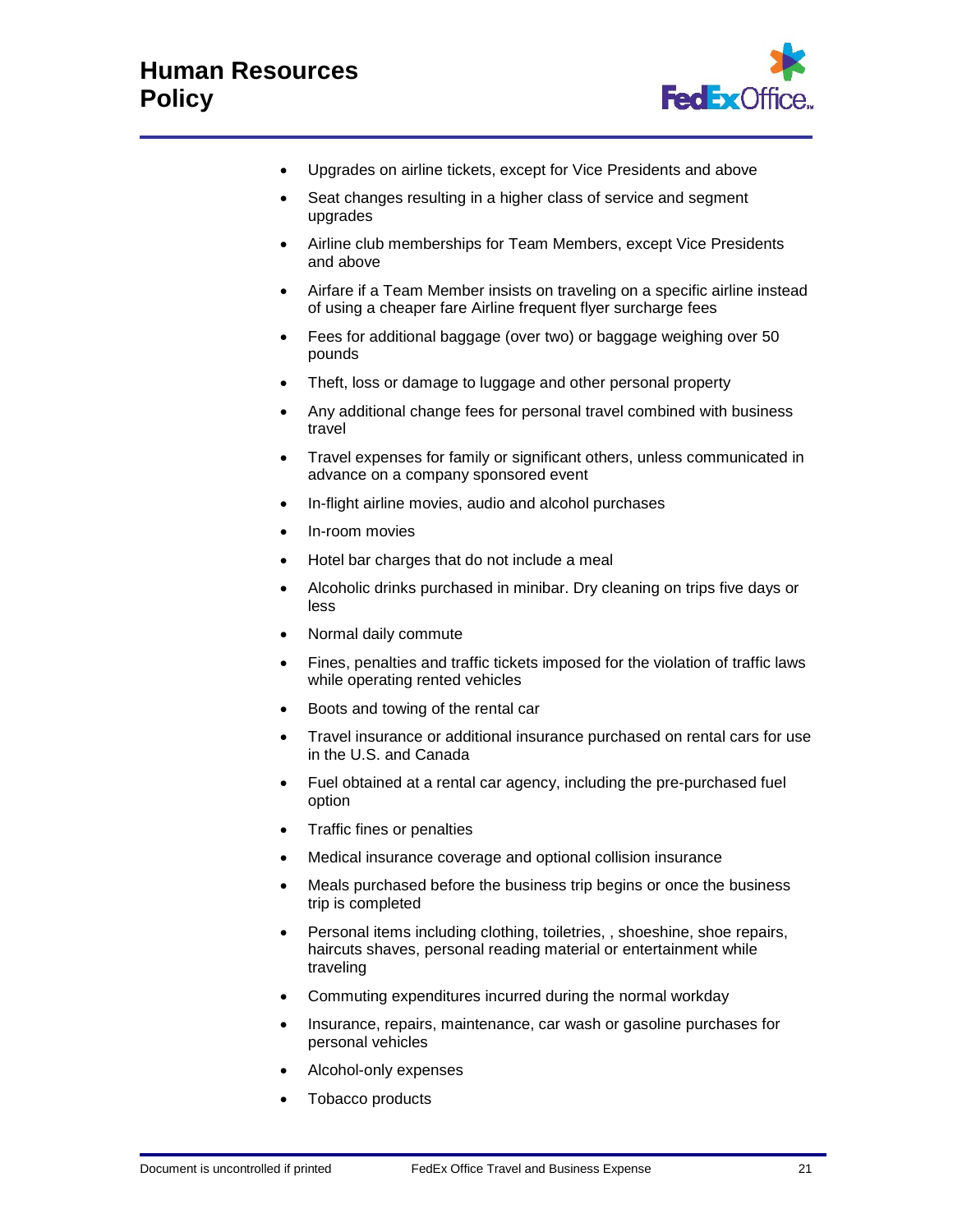

- Non- business related in-town meals for other Team Members
- Personal subscriptions to newspapers, magazines, and trade journals except when approved by the Team Member's approving manager
- Personal gifts to Team Members unless for a major life event, for which the gift value limitation is \$75
- Unauthorized payments to charities, worthy causes or fundraisers (These need to be approved by the FedEx Office Communications Department)
- FedEx shipping charges for personal use, late fees, interest charges or dues for credit cards
- Babysitting, child care fees and kennel costs for dogs and/or other pets
- Costs considered to be excessive in relation to the activity concerned
- Postage stamps for non-business related items
- All advertising and marketing that is not approved by FedEx
- Any expenses that have not been listed as reimbursable or covered in this document

## **3.17 Business Travel Safety & Security Tips**

Always be aware of your surroundings while traveling on a business trip. Contact your Regional Security & Loss Prevention Manager (RSLPM) or FXO Security if you have security-related concerns or questions regarding business travel plans. Listed below are some safety and security tips.

#### **3.17.1 At the Airport**

- Go to [tsa.gov/travelers](http://www.tsa.gov/travelers) for the latest security information and items you can/cannot bring on the plane or in checked baggage.
- Adhere to all TSA and airport safety instructions.
- Test the batteries in your laptop computer prior to your departure; you may be asked by security to turn on the laptop to prove that it is what it appears to be.
- Tape a business card to the inside of your luggage in case your luggage tags are separated from your bags.
- Do not pack any items of value in checked luggage.
- Stay alert and watch your bags and laptop computer carefully at all times.
- Do not let anyone but uniformed airline personnel handle your bags.
- Be careful in crowded areas and watch out for staged mishaps, like someone bumping into you or spilling a drink; often it's a ploy to divert your attention.
- Remember to pack your corporate credit cards, medical insurance cards and cash in your carry-on bag.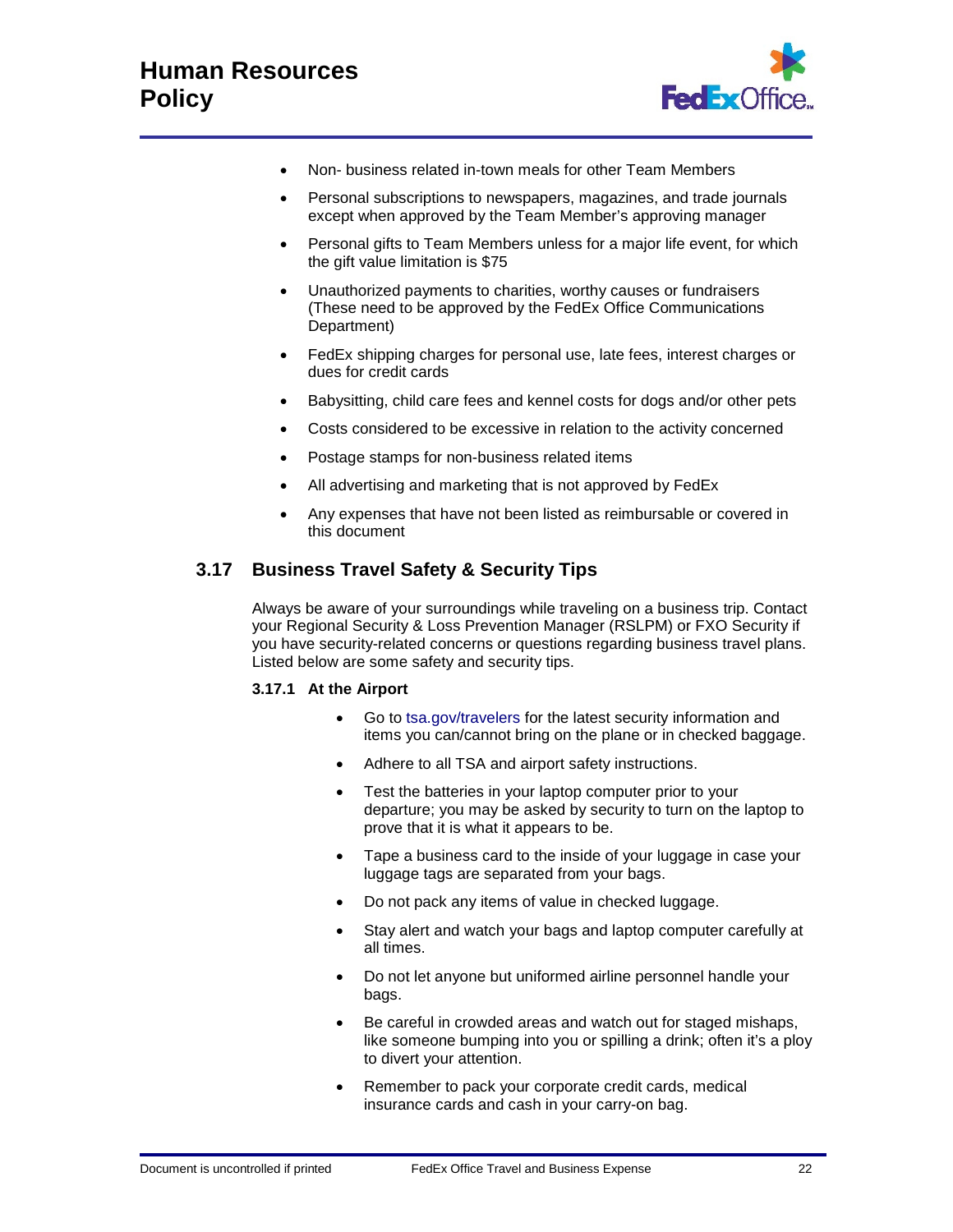

- Wear shoes that are easy to take on and off during security screening.
- Avoid excessive jewelry and metal accessories while traveling.

## **3.17.2 On the Road**

- Make sure your rental car is in good operating condition; learn how to operate all windows, door locks and other equipment before you leave the rental car facility.
- Keep your maps and rental agreement concealed, not lying on the seat or the dashboard.
- Keep your doors locked while you are driving.
- Store luggage and computer equipment in the trunk.
- Ensure your vehicle is locked whenever it is left unattended.
- Park in well-lit areas only, close to building entrances and walkways.
- Have car keys ready when approaching your car; check the back seat and floors before you get in.

## **3.17.3 At the Hotel**

- Insist that the hotel personnel write down your assigned room number so others can't see or hear it.
- Keep all hotel doors and windows locked and use all door locks.
- Learn the location of fire exits, elevators and public phones in case of emergency.
- Use the safe in your hotel room for valuables, including your laptop; it is recommended to keep your valuables at home.
- Always verify who's at your door; don't open the door to someone you don't know.
- If you lose the plastic key card to your room, insist on a newkeyed card.

*This FedEx Office Travel and Business Expense Policy shall be uniformly applied at all times. All exceptions to this policy (except for the written exceptions stated in this policy, if any) shall be documented in accordance with the procedures in effect at the time the policy exception occurred.*

# **4.0 Accountability**

## **4.1 Human Resources**

• **MD Corporate Communications and Events -** Reviews and updates the policy on an annual basis

## **4.2 All Departments**

**4.2.1 Senior Vice President, Vice President and/or Managing Director**